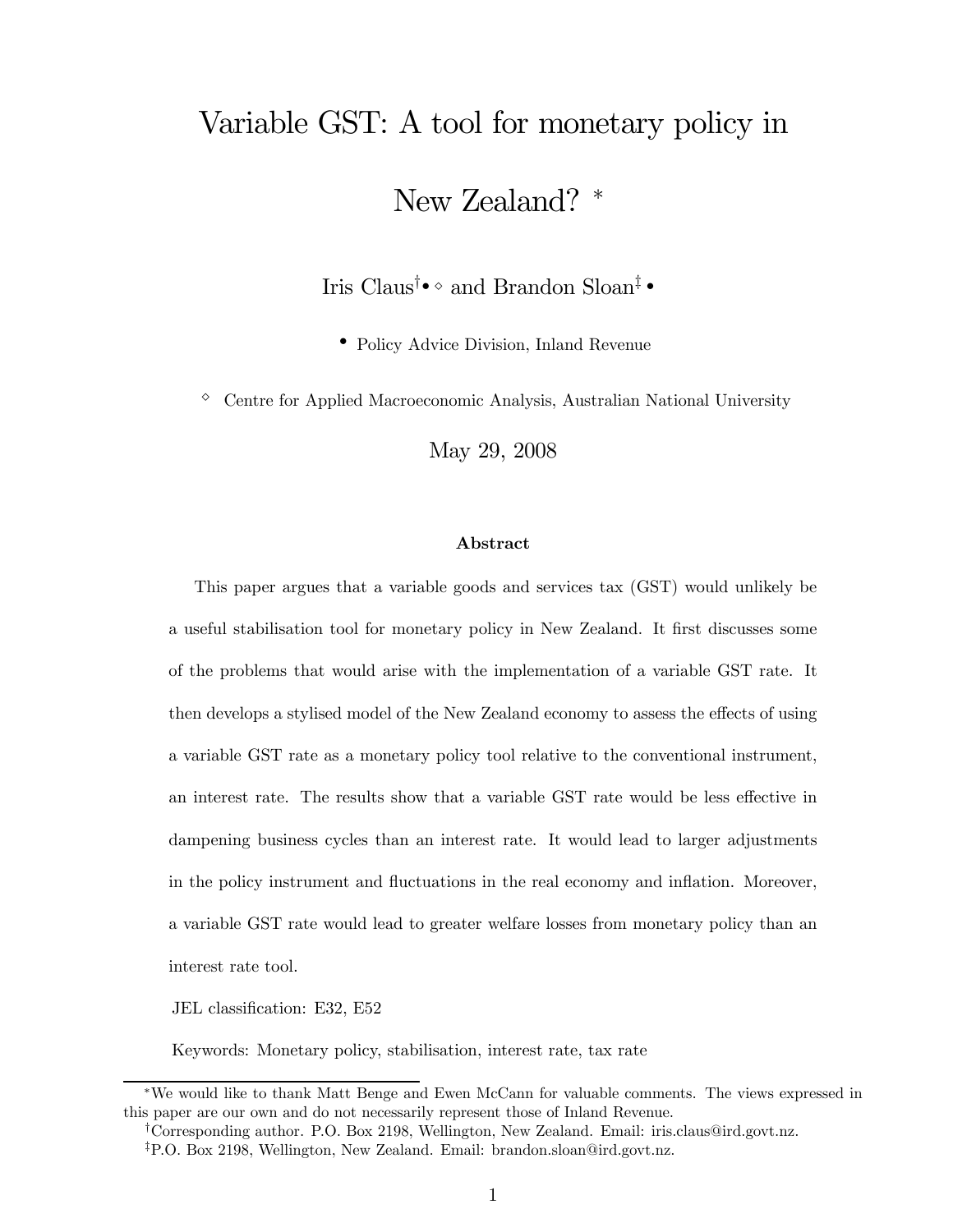# 1 Introduction

This paper assesses the usefulness of a variable goods and services tax (GST) as a stabilisation tool for monetary policy in New Zealand. It is motivated by a House of Representative inquiry into New Zealand's monetary policy framework. In this inquiry several of the submissions propose a countercyclical use of GST to maintain price stability. This paper examines the potential implications of using a variable GST rate as a stabilisation instrument for monetary policy. It first discusses some of the problems that would arise with the implementation of a variable GST rate system. It then develops a stylised model of the New Zealand economy to assess the effectiveness of a variable GST rate relative to the conventional monetary policy tool, an interest rate.

The paper proceeds as follows. Section 2 discusses the implications of using a variable GST as a stabilisation tool for monetary policy. Section 3 derives the theoretical model. Section 4 describes the adjustment of the economy to shocks. The effectiveness of a variable GST rate in dampening business cycle fluctuations relative to adjusting an interest rate is evaluated in section 5 and the last section summarises and concludes.

# 2 A variable goods and services tax rate as a monetary policy tool

This section provides a summary overview of New Zealand's monetary policy framework and tax system. It then discusses the potential implications of using a variable goods and services tax as a stabilisation tool for monetary policy.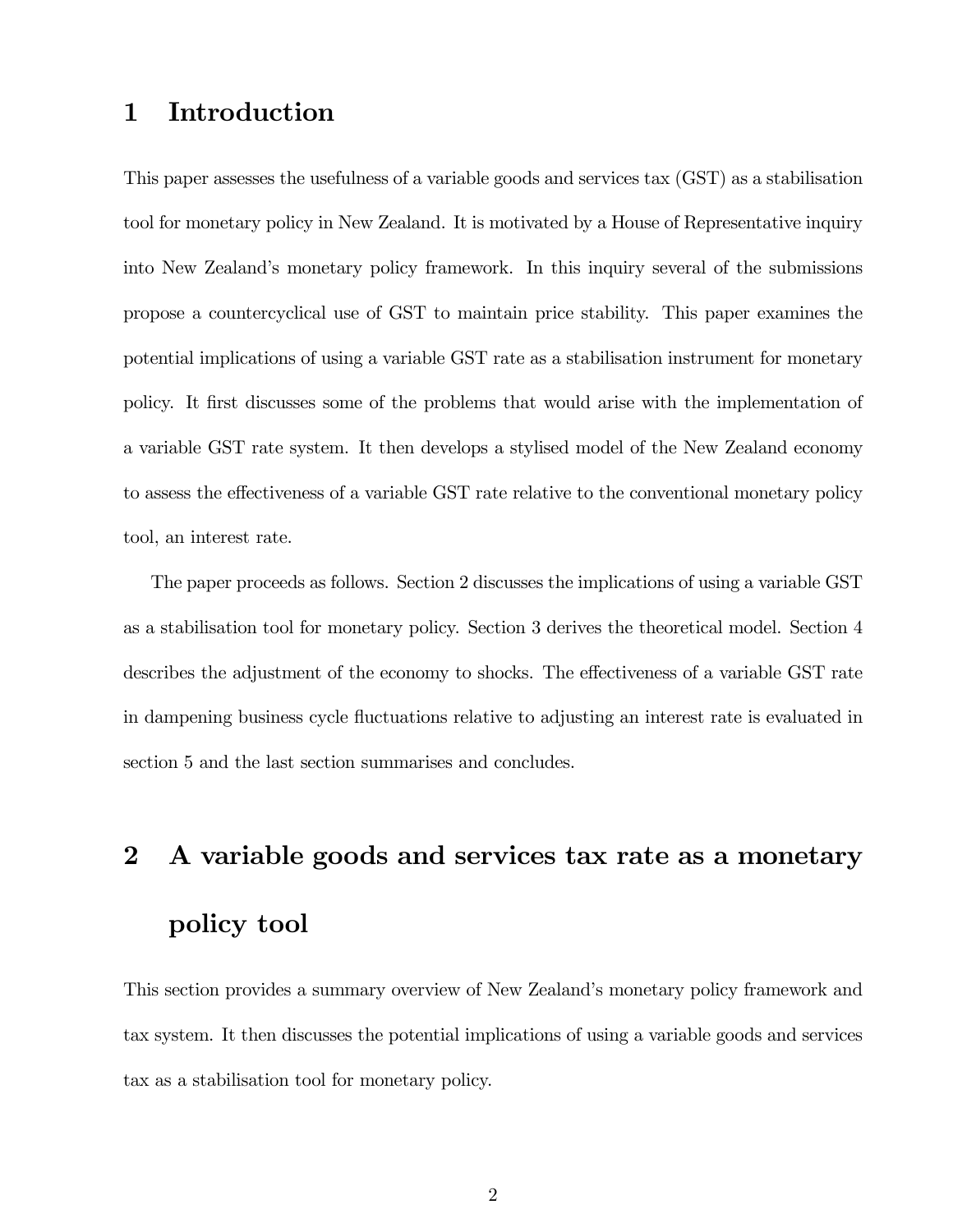# 2.1 Monetary policy framework

The primary objective of monetary policy in New Zealand is to maintain price stability. An explicit inflation target was introduced in 1990. Price stability is defined in the *Policy Targets* Agreement  $(PTA)$  – a public contract that is negotiated between the Minister of Finance and the Reserve Bank of New Zealand. The current PTA, signed in 2007, defines price stability as annual increases in the consumer price index (CPI) of between 1 and 3 percent on average over the medium term. In pursuing its price stability objective, the PTA requires the central bank to avoid "unnecessary instability in output, interest rates and the exchange rate".<sup>1</sup>

To achieve the inflation target the Reserve Bank of New Zealand adjusts the official cash rate (OCR).<sup>2</sup> The OCR is the price at which the central bank lends high-powered money to the inter-bank market. Movements in the OCR affect short and longer term interest rates, at which financial intermediaries lend to and borrow from businesses and consumers. Changes in interest rates alter incentives to consume and invest and hence inflation. In an open economy that operates under a floating exchange rate, changes in interest rates also impact on the price of the country's currency. Exchange rate movements have a direct impact on the cost of imports and domestic inflation. In addition, exchange rate movements have an indirect effect on inflation through their impact on the demand and supply of tradeable and non-tradeable goods and services.

Interest and exchange rates move as a result of actions by a relatively small number of financial market participants. Changes in financial prices are then passed on to the household, government and business sectors. Financial prices typically adjust instantaneously in New

<sup>1</sup>See http://www.rbnz.govt.nz/monpol/.

<sup>&</sup>lt;sup>2</sup>The OCR was introduced in March 1999. Before 1999, the Reserve Bank used a variety of other instruments to control inflation, including influencing the supply of money and open mouth operations.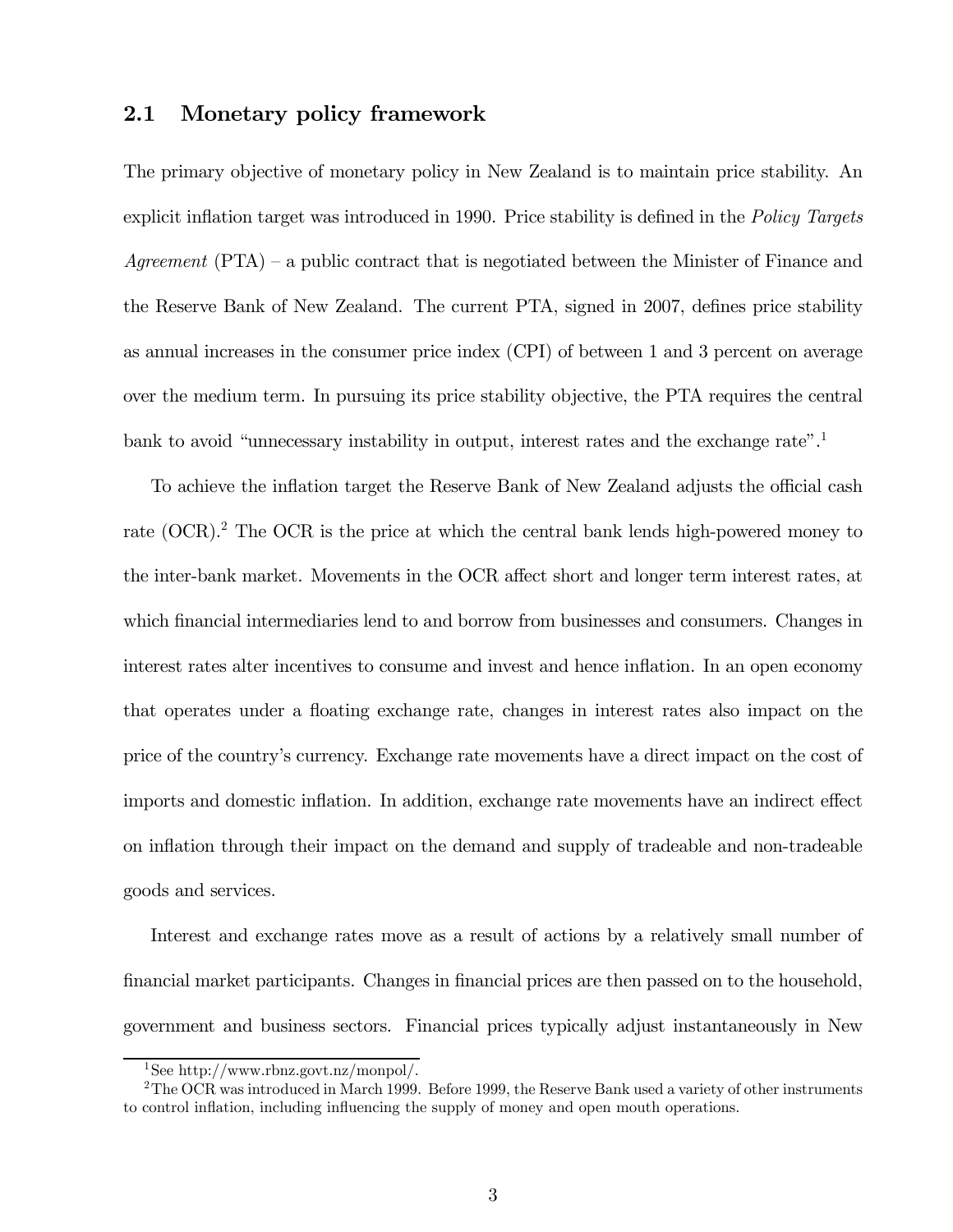Zealand in response to changes in monetary policy or expectations of a change in policy (unless securities are highly illiquid). The speed with which financial markets respond suggests relatively low costs of changing financial prices.

### 2.2 New Zealand's tax system

The primary purpose of New Zealand's tax system is to raise revenue to fund government expenditure and savings. Tax revenue is collected through income tax payments, a goods and services tax, and excises and duties. The goods and services tax is a comprehensive value added tax and charged at 12.5 percent. It is designed to collect tax revenue from the consumption of goods and services. GST applies at all stages of production, including imports. However, as a value added tax, GST paid on intermediate goods and services can be reclaimed. In theory, New Zealand's GST system does not distort business or export decisions because the tax paid on production inputs and exports is deductible. Moreover, less distortions are likely to arise from the collection of GST than other taxes because of the comprehensive and broad base to which GST applies uniformly at a relatively low rate.

# 2.3 A variable GST rate as a tool for monetary policy

Recent submissions to a House of Representative inquiry into New Zealand's monetary policy framework have suggested the use of a variable GST rate as a stabilisation tool for monetary policy. For example, the submission by the Reserve Bank of New Zealand notes that "the GST rate could be raised during periods of intense pressures on resources and lowered when inflationary pressures were very weak" (Reserve Bank of New Zealand, 2007). Hall (2007) also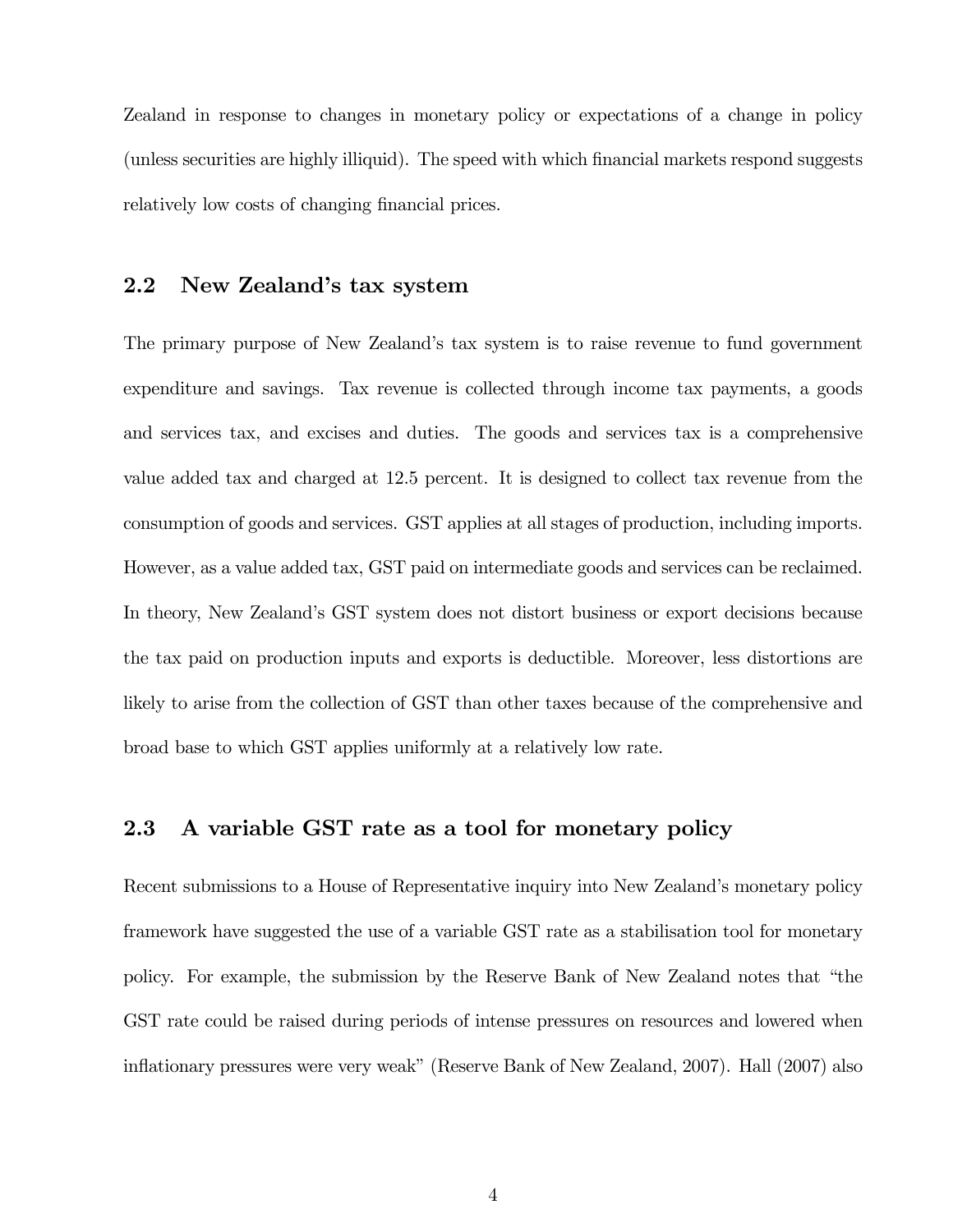

Figure 1: Composition of tax revenue (2007)

Source: The Treasury, "2007 Half year economic and fiscal update".

suggests investigating "a more active countercyclical use of the GST  $(...)$  rate".<sup>3</sup>

Introducing a variable GST rate as a monetary policy tool to influence consumer behaviour would deviate from the primary purpose of New Zealand's tax system, which is to raise tax revenue for the government. A comprehensive indirect tax, such as New Zealand's GST, is an important diversifying source of revenue available for the government. GST provides a robust and relatively secure stream of funds for the government to deliver the outcomes for which it was elected to power. In 2007 it contributed about 26 percent to total tax revenue (Figure 1).

Altering the tax policy objectives of GST would have effects on the neutrality and efficiency of New Zealand's tax system. An overarching policy principle is that GST does not distort between current and future consumption, in that GST does not generally affect consumer

<sup>&</sup>lt;sup>3</sup>The use of the GST rate as a countercyclical stabilisation instrument for monetary policy was initially proposed by Buiter (2006).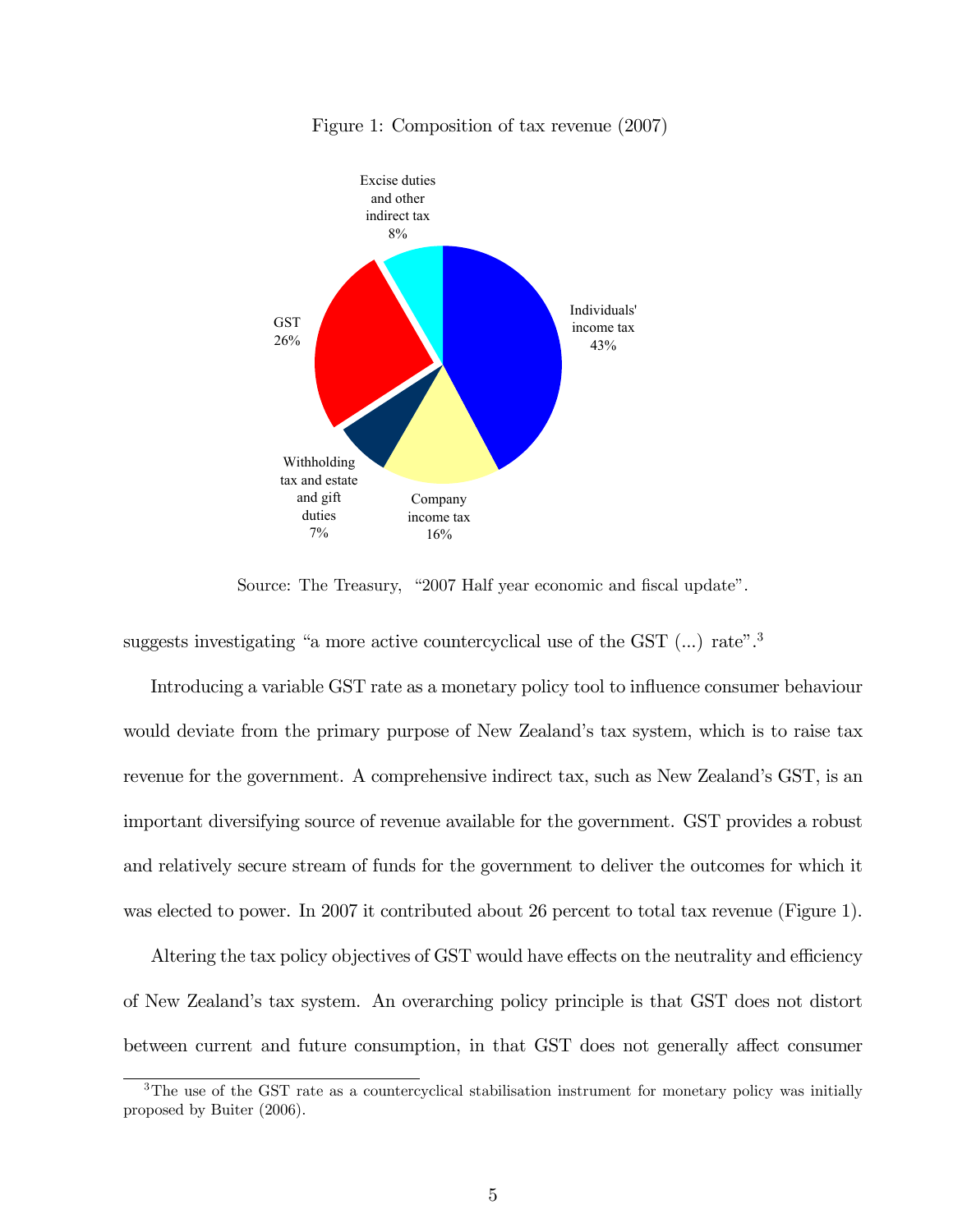decisions to spend now or spend later (that is, savings). It also assumes that there is a "normative" rate of GST. These principles would be violated with the introduction of a variable GST rate.

#### 2.3.1 Consumer impacts

A variable GST rate would disproportionately affect cash constrained consumers, who do not have the option of deferring consumption expenditure. These consumers tend to be low income households and beneficiaries. To counter the effects of a variable GST rate on low income households and beneficiaries, the government would need to continually revise transfer payments to ensure that tax related consumer price movements would not reduce the value of such transfers. As a result, policymakers may consider a GST system more similar to the value added tax (VAT) systems operating in the European Union that are characterised by variable rates of tax and exemptions. Such policy settings would compromise the efficiency and effectiveness of New Zealand's GST system. Current measures by the Organisation for Economic Co-operation and Development (OECD) of the performance of tax systems consistently rank New Zealand's GST system higher than the VAT/GST systems of other countries (Figure 2). Measures commonly referred to are the efficiency and C-efficiency ratios. The efficiency ratio is calculated as VAT/GST revenues to gross domestic product (GDP) divided by the standard VAT/GST rate (expressed as a percentage). The C-efficiency ratio is calculated as VAT/GST revenues to consumption divided by the standard VAT/GST rate (expressed as a percentage). Low efficiency or C-efficiency ratios are taken as evidence of erosion by exemptions, reduced rates within the tax law or non compliance (Ebrill, Keen, Bodin and Summers, 2001). Figure 2, which plots the efficiency and C-efficiency ratios for 2005, shows that the New Zealand system outperforms that of other countries. A significant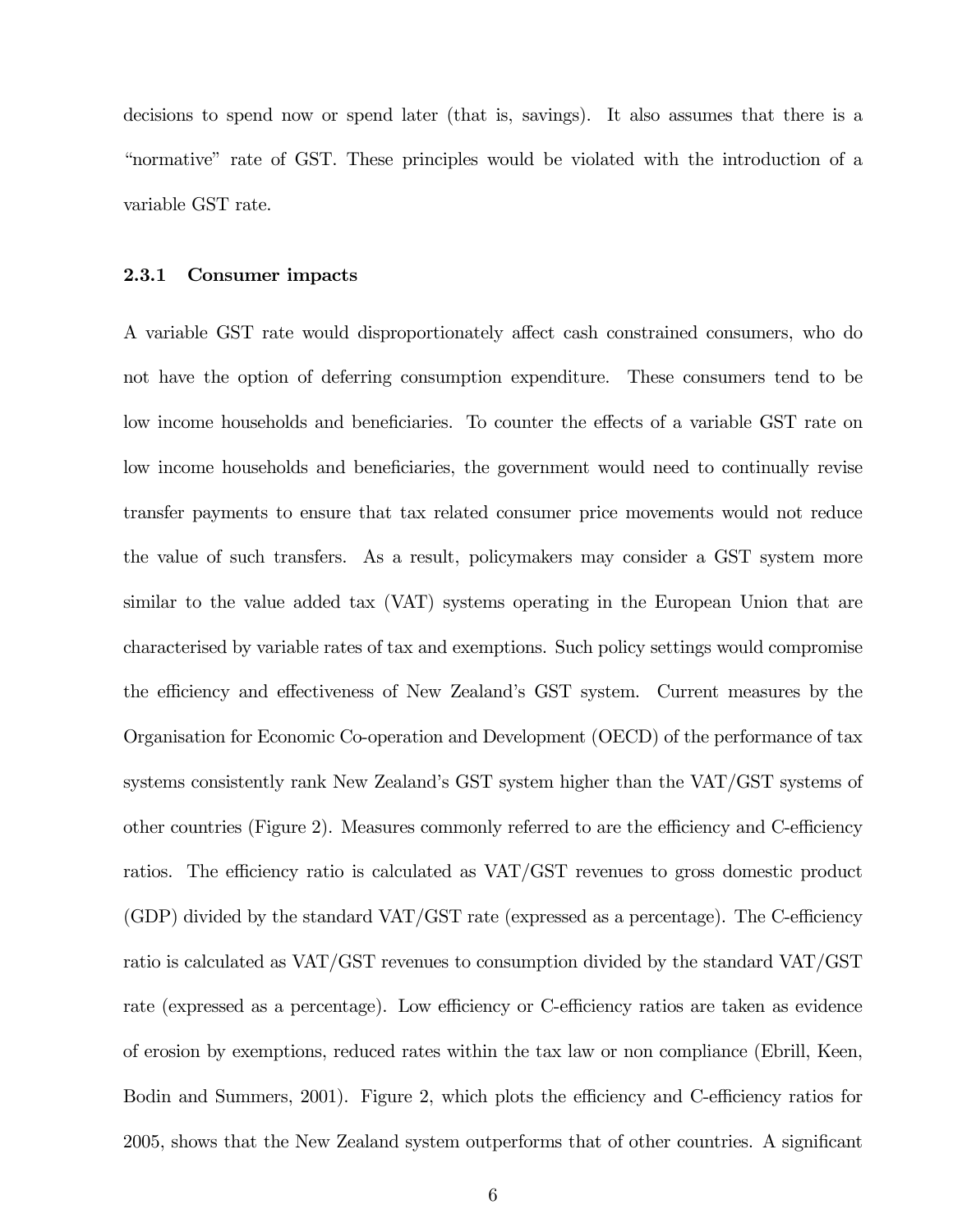

Figure 2: Efficiency ratios (2005)

\* Data are for 2004.

^No value added taxes.

Source: Organisation for Economic Co-operation and Development and authors' calculations.

success factor for New Zealand in the OECD's measures of performance is the GST system's broad base and low uniform rate.

Exemptions and reduced rates would impact on the effectiveness of the GST system to manage monetary policy in the manner suggested by submissions. The effectiveness of a variable GST rate as a monetary policy tool would be reduced further if consumers tried to beat the system. Frequent variations could influence "buyer-strikes", whereby consumers stop purchasing certain goods and services until the rate of GST returns to a more normative level, and "panic buying", as illustrated by consumer responses to government budgets in the 1970s and 1980s in connection with increases in the price of tobacco, cigarettes and petrol.

Household finances would become more difficult to manage. GST changes would have an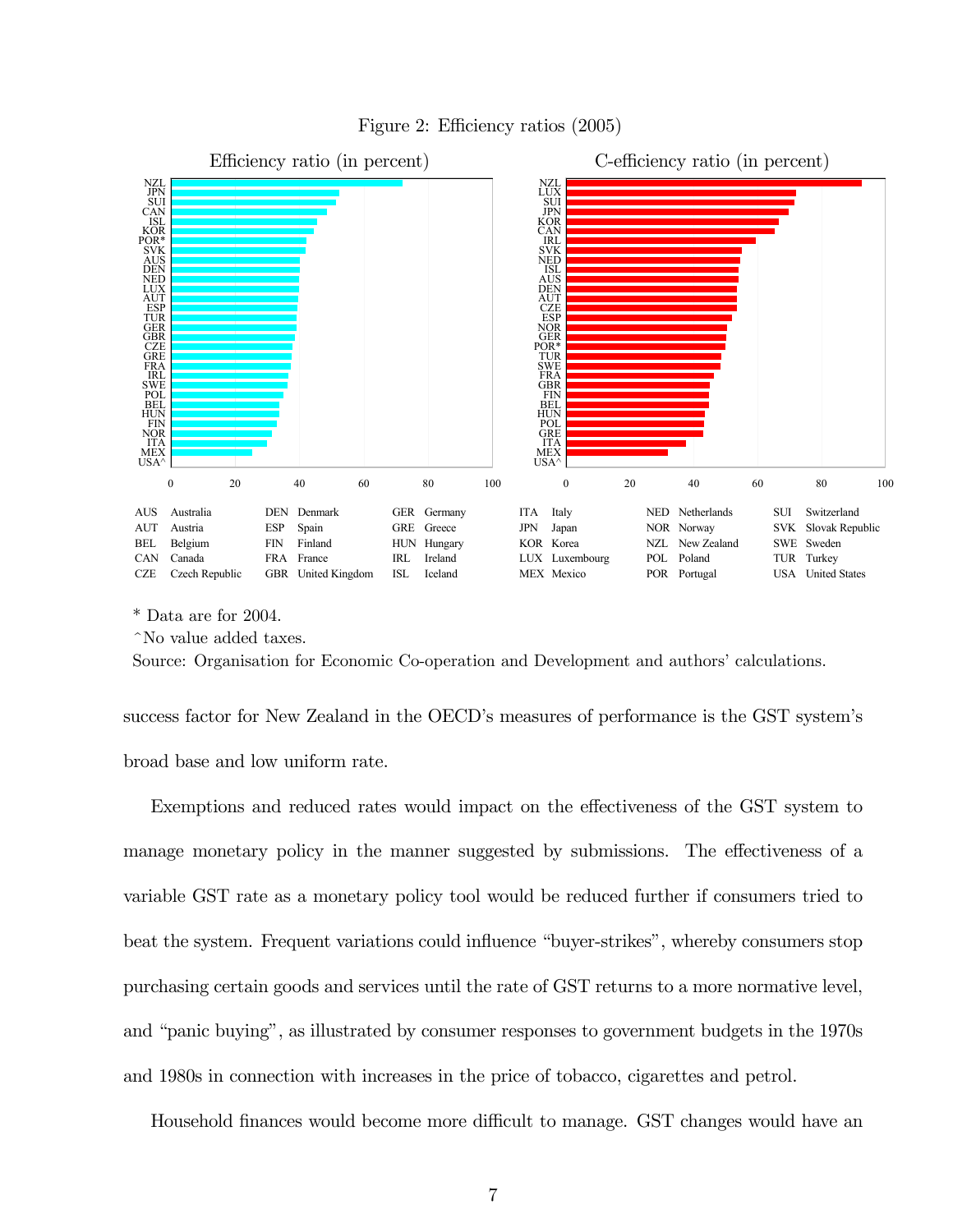immediate impact on household budgets and may require increased precautionary savings to cope with unexpected GST rate changes. In contrast, under the current operating regime, where the central bank influences wholesale money market interest rates, households can enter into fixed term contracts, which allows them to gradually adjust consumption in response to interest rate changes.

#### 2.3.2 Business impacts

A variable GST rate would shift the burden of implementing monetary policy changes from a relatively small number of financial market participants to more than 600,000 taxpayers currently registered for GST. Moreover, a variable GST rate would lead to production distortions as it would disproportionately affect certain sectors of the economy. For example, changes in the rate of GST for monetary policy purposes would have a material impact for businesses that are unable to deduct GST input tax. For businesses making supplies of exempt goods and services,  $\text{GST}$  is an irrecoverable cost  $-$  a problem typically encountered by the financial services sector. In this respect, frequent movements in the rate of GST could provide incentives for tax planning when transactions cover a number of monetary policy periods. For instance, in the case of long term assets that are used over several taxable periods, taxpayers may be required to apportion GST for non-taxable use. Apportionment can give rise to GST credits and GST liabilities. For businesses that are unable to deduct GST, such as the financial services sector, the rate of GST would materially impact on the timing of those adjustments. Frequent movements in the rate of GST that increase tax planning incentives may reduce compliance.

New Zealand currently ranks second lowest in terms of time to comply with goods and services taxation (Figure 3). A variable GST rate could increase business compliance costs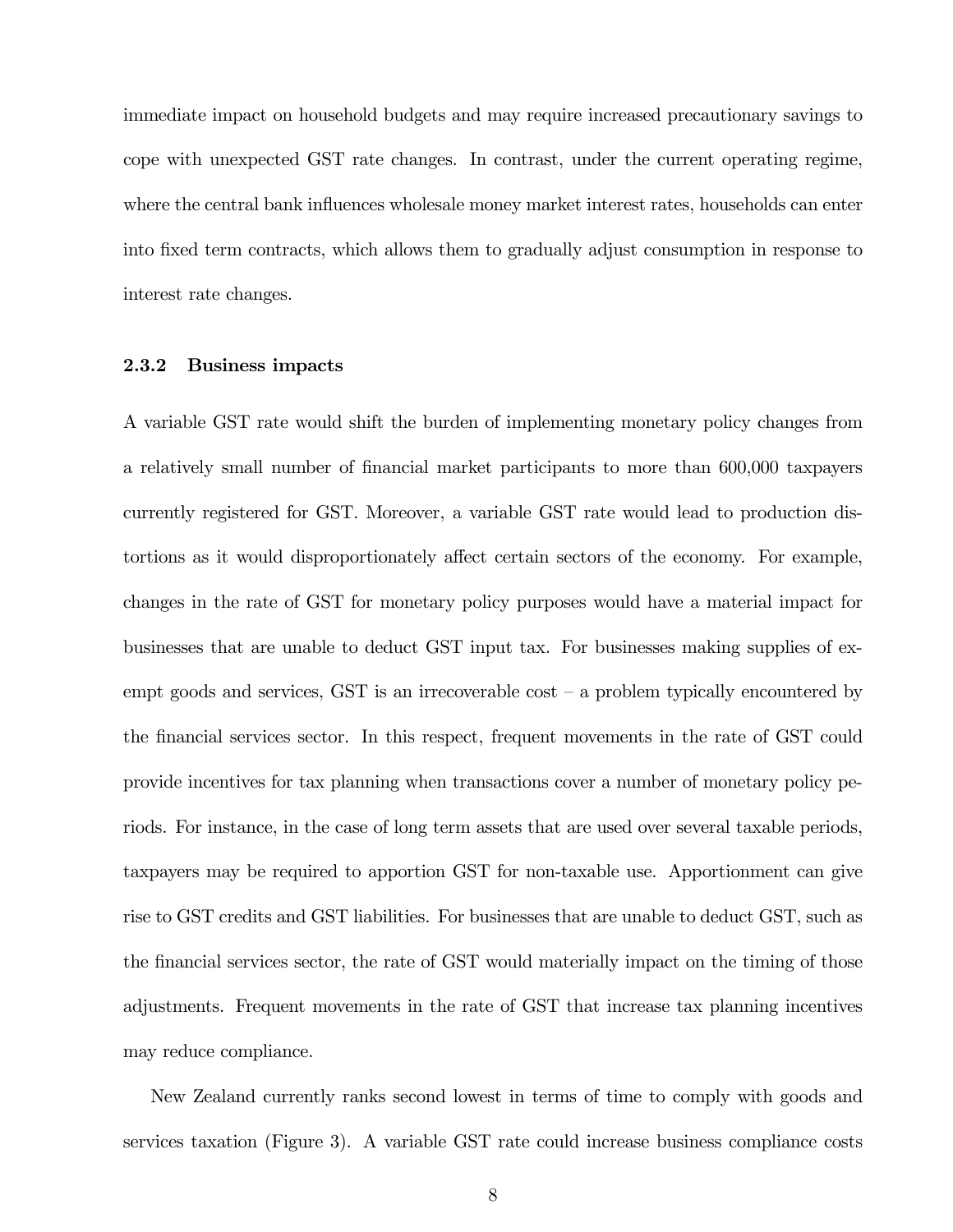

Figure 3: Time to comply in hours per year: goods and services taxes (2008)

Source: PriceWaterhouseCoopers and The World Bank (2008).

substantially. The design of New Zealand's GST system, such as its comprehensive base and uniform low rate, permits the government to offer a number of simplification techniques that would no longer be able to operate with a variable rate. These simplification techniques include using a tax fraction to calculate GST. Rates of tax that produce simple tax fractions include 5 percent, 6.25 percent, 10 percent, 12.5 percent, 20 percent and 25 percent (respectively  $1/21$ ,  $1/17$ ,  $1/11$ ,  $1/9$ ,  $1/6$  and  $1/5$ ). The tax fraction assists in the day-to-day GST bookkeeping, calculating the amount of GST on transactions and establishing the value of input tax deductions.

The use of multiple rates over monetary policy periods (and possibly across different commodities) would create complexities for business taxpayers and the government. Moreover, if those rates frequently varied from period to period it could make the current GST sys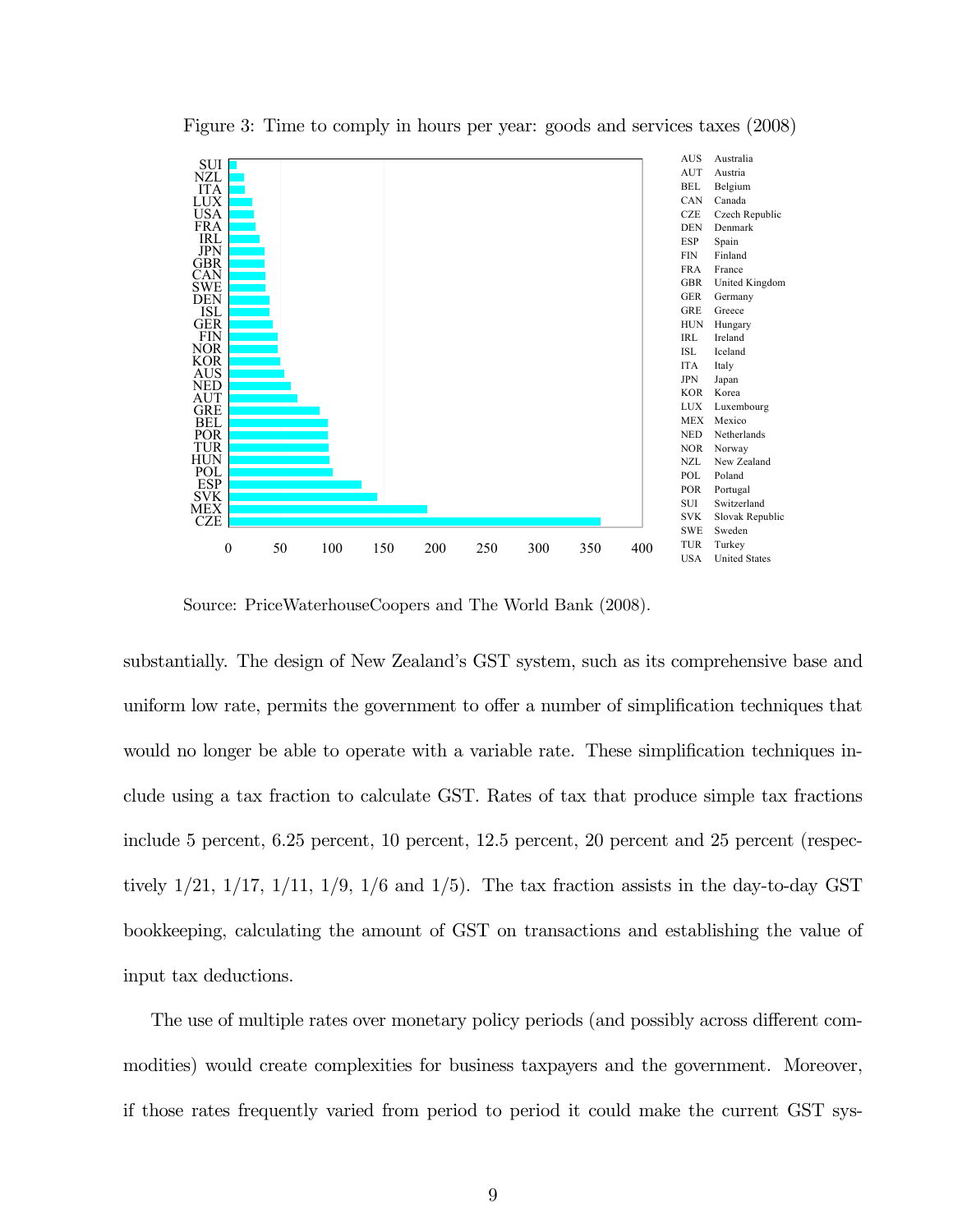tem unworkable for goods and services, such as insurance premiums, telecommunications or power, which are usually invoiced at one point in time but may be supplied over a number of monetary policy periods. This problem could affect other taxpayers more widely in situations where the monetary policy period did not align with the relevant GST return period. Currently, taxpayers return GST on a monthly, two-monthly or six-monthly basis.

A variable GST rate would increase menu costs as businesses would need to change prices more frequently.<sup>4</sup> Businesses would have to conduct physical stock-takes and value work-inprogress to re-price goods and services in response to monetary policy changes. Shifting from GST inclusive pricing to GST exclusive pricing with the tax being collected at the point of sale may partly reduce the costs of adjusting prices. Price adjustments would still be required though to take into account demand changes.

If multiple rates were used over a number of periods, taxpayers would be required to trace payments to the original supply and the relevant rate. These systems would be complex and difficult to manage, especially for small and medium-sized businesses. A more complex and difficult to manage GST system may reduce taxpayer compliance. To maintain government spending and savings, any shortfall in GST collection due to reduced compliance would need to be met with higher tax rates, raising the deadweight cost of taxation and consumer consternation.

#### 2.3.3 Impact on the operation of monetary policy

Accommodating the time necessary for businesses to implement price changes and respond to the practical issues could affect the central bank's operation of monetary policy, such as the

<sup>4</sup>Menu costs are expenses associated with changing prices, including the costs of printing new menus or distributing new catalogs.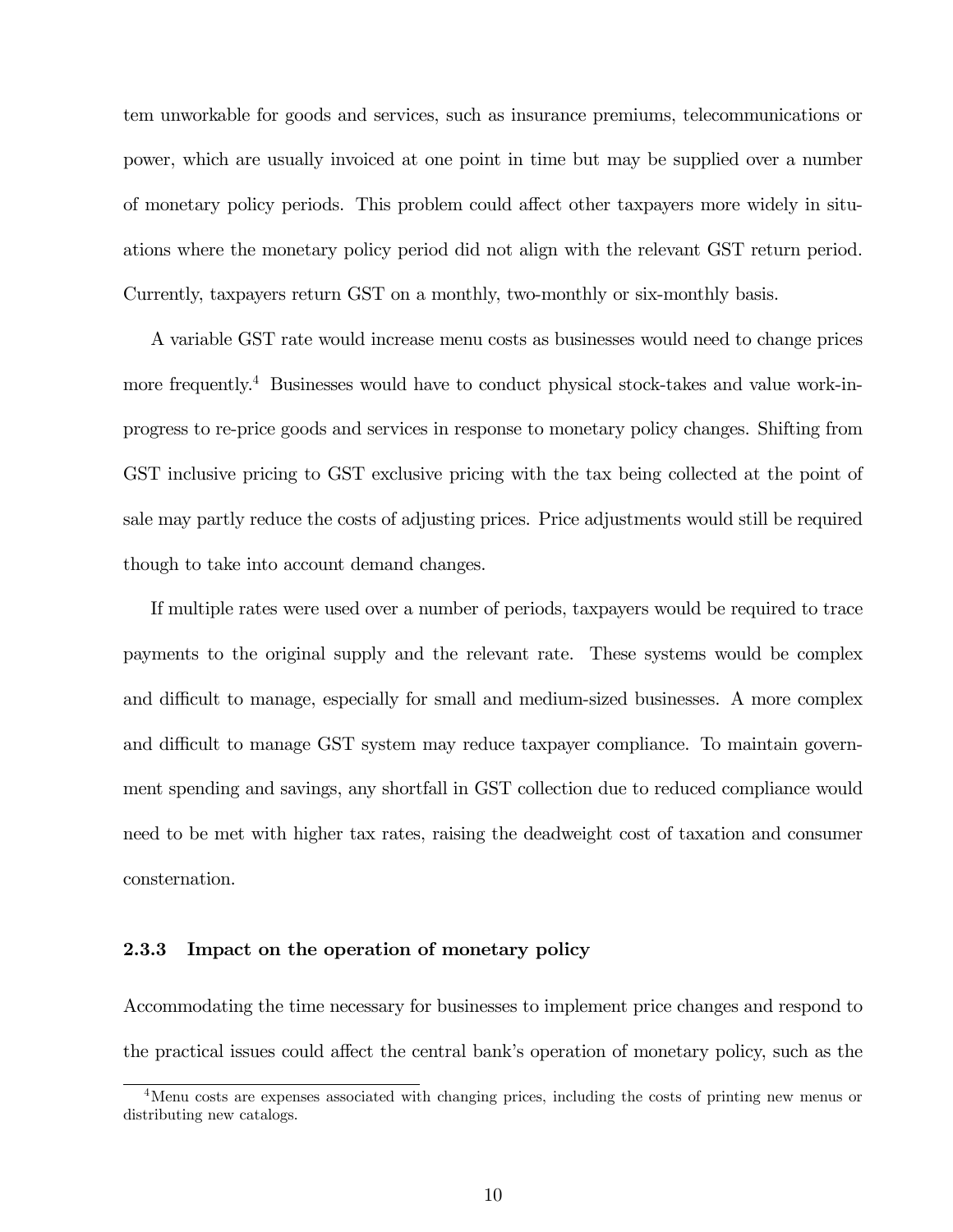time of day when official announcements are made. Advance knowledge of decisions to raise or lower the GST rate would be required by businesses to implement rate changes. Advance knowledge, however, gives rise to opportunities to exploit the situation for personal gain.

Frequently varying the applicable rate of GST would increase price variability and reduce the effectiveness of price signals in allocating resources. It would create uncertainty for businesses and may lead to long run real costs of monetary policy. Moreover, the effectiveness of monetary policy may be reduced over time as transactions may take place outside of the market to avoid the complexities of a variable GST rate system.

Finally, a variable GST rate would make the current consumer price index unsuitable as an inflation target to maintain price stability. Movements in the consumer price index would reflect changes in excess demand (supply) as well changes in monetary policy. That is because consumer prices would increase when the Reserve Bank tightens monetary policy and raises the GST rate to constrain inflation. Conversely, during periods of excess supply and downward pressure on inflation, a monetary easing and decline in the GST rate would lower consumer prices. The consumer price index would need to be modified to remove the GST component. These adjustments would have to take into account multiple effective GST rates during monetary policy periods.

# 3 A model of the New Zealand economy

Next, we assess whether a variable GST rate would be a more effective monetary policy instrument than an interest rate. This section develops a stylised model of the New Zealand economy to evaluate the effects of using GST as a monetary policy tool compared to an interest rate.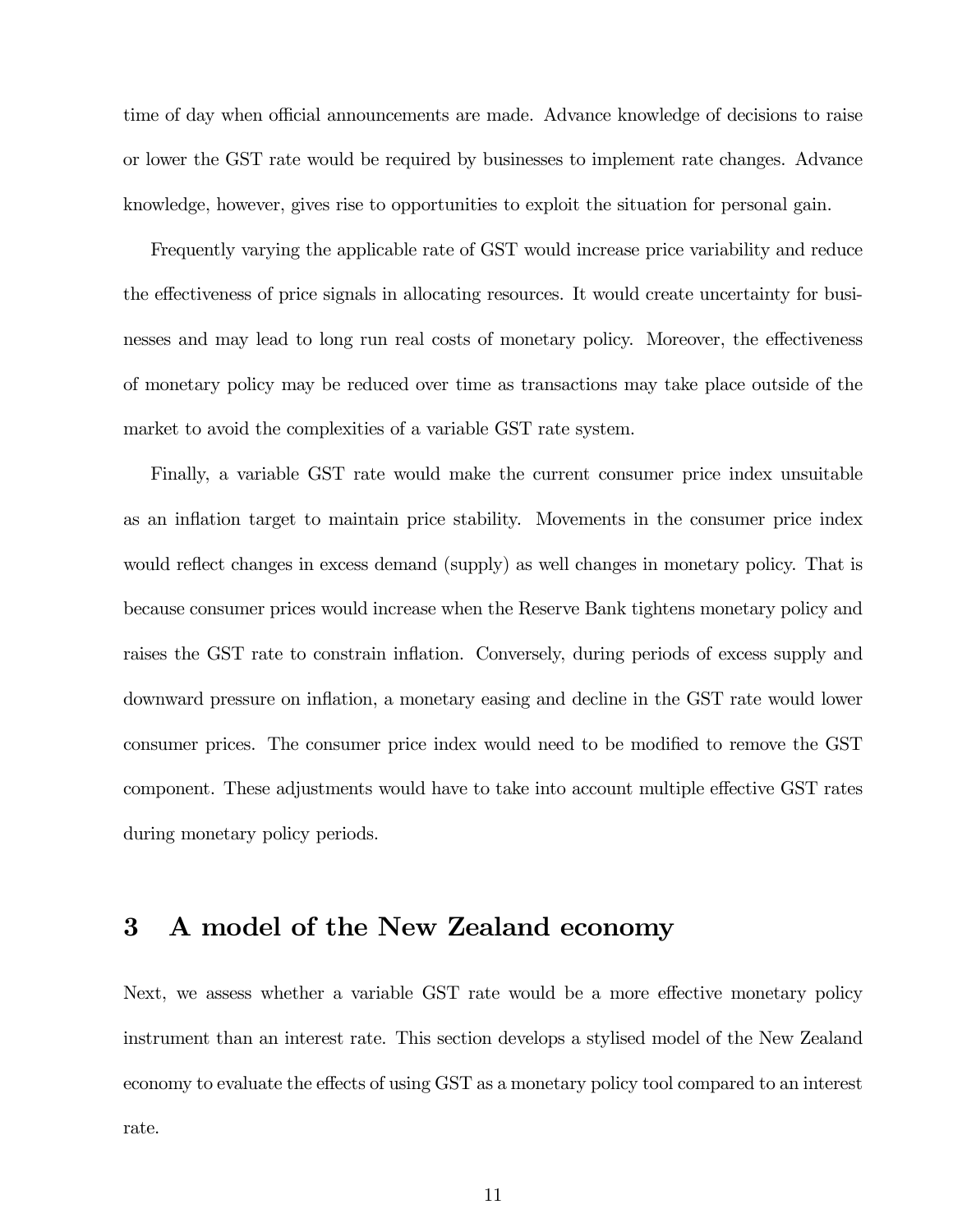The framework of analysis is a general equilibrium model. There are four agents in the economy: households, firms, a government and a monetary authority.

## 3.1 Households

Households are infinitely lived and a typical household values streams of consumption and leisure according to

$$
E_{t} \sum_{k=0}^{\infty} \beta^{k} \left\{ \ln \left( C_{t+k} \right) + \gamma \left( 1 - N_{t+k} \right) \right\} \tag{1}
$$

where  $\gamma > 0$  is a parameter,  $\beta \in (0, 1)$  is the household's discount factor,  $E_t$  is a conditional expectations operator with respect to information available at time  $t$  and  $C_t$  denotes households' consumption. Households' time endowment is normalised to one. Their labour supply is given by  $N_t$  and  $(1 - N_t)$  is leisure. Households' period utility function,  $U(C_t, N_t)$ , is given by

$$
U(C_t, N_t) = \ln(C_t) + \gamma (1 - N_t)
$$
\n(2)

Each household consumes many goods, all of which are domestically produced.  $C_t$  is the quantity consumed in period t of an index of these goods with  $C_t = \left[\int_0^1 C_t (j)^{(\theta-1)/\theta} dj \right]^{\theta/(\theta-1)}$ , where  $C_t(j)$  denotes the household's period t consumption of good j and  $\theta > 0$  is the price elasticity of demand.<sup>5</sup> The price of consumption good j is given by  $P_t(j)$  and the aggregate price level,  $P_t$ , is an index given by  $P_t = \left[\int_0^1 P_t(j)^{1-\theta} dj\right]^{1/(1-\theta)}$ .

Households earn income from supplying labour,  $N_t$ , at wage rate  $W_t$  and by renting physical capital,  $K_{t-1}$ , accumulated last period, to firms at rate  $R_t$ . All physical capital is imported. Moreover, households receive dividend payments,  $\Omega_t$ , from firms and earn income from holding domestic bonds issued by the government,  $B_t$ , and foreign bonds,  $B_t^*$ . Domestic bonds,  $B_t$ ,

<sup>&</sup>lt;sup>5</sup>The government's consumption index (discussed below) is given accordingly.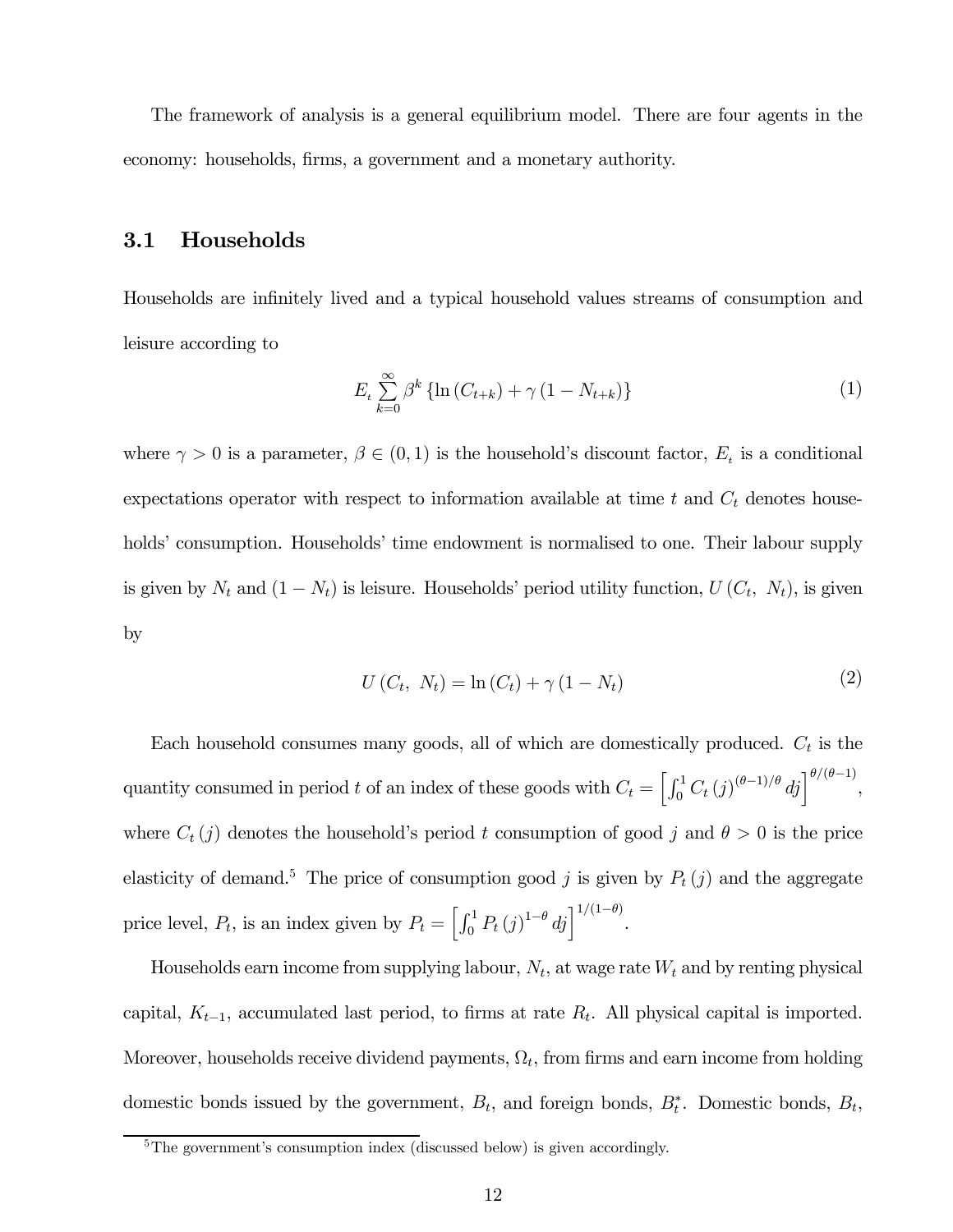earn a nominal return (in terms of domestic currency) of  $I_t$  and the nominal rate of interest paid on foreign bonds,  $B_t^*$ , is given by  $I_t^*$ . Households also hold demand deposits,  $D_{t-1}$ , to purchase consumption and capital goods. Demand deposits do not earn any interest. Households pay taxes on their earned income. The tax rate on their wage, rental and interest income is given by  $\tau$ . Capital gains from exchange rate movements are not taxed. The government also imposes a goods and services tax,  $\tau_t^{GST}$ . The GST rate is fixed when the nominal interest rate is used as the monetary policy tool. It is variable when GST is the stabilisation tool.

The typical household's budget constraint is given by

$$
(1 - \tau) W_t N_t + ((1 - \delta) S_t P_t^* + (1 - \tau) R_t) K_{t-1}
$$
  
+ 
$$
(1 + (1 - \tau) I_t) B_t + (1 + (1 - \tau) I_t^*) S_t B_t^* + \Omega_t + D_{t-1}
$$
  
- 
$$
(1 + \tau_t^{GST}) P_t C_t - B_{t+1} - S_t B_{t+1}^* - D_t - S_t P_t^* K_t = 0
$$
 (3)

where  $S_t$  denotes the nominal exchange rate,  $P_t^*$  is the foreign price level and  $\delta \in (0,1)$  is the economic depreciation rate of capital.<sup>6</sup> The net GST on capital goods is zero as the tax paid on production inputs is deductible.

The household's deposit-in-advance constraint is given by

$$
P_t\left(1 + \tau_t^{GST}\right)C_t + S_t P_t^* K_t - (1 - \delta) S_t P_t^* K_{t-1} \le D_{t-1} \tag{4}
$$

It holds as an equality at an optimum if  $I_t > 0$ . Using equation (4), the household's budget

<sup>&</sup>lt;sup>6</sup>The nominal exchange rate,  $S_t$ , is measured as the price of foreign currency in units of domestic currency, i.e. an increase in  $S_t$  indicates a depreciation of the domestic currency.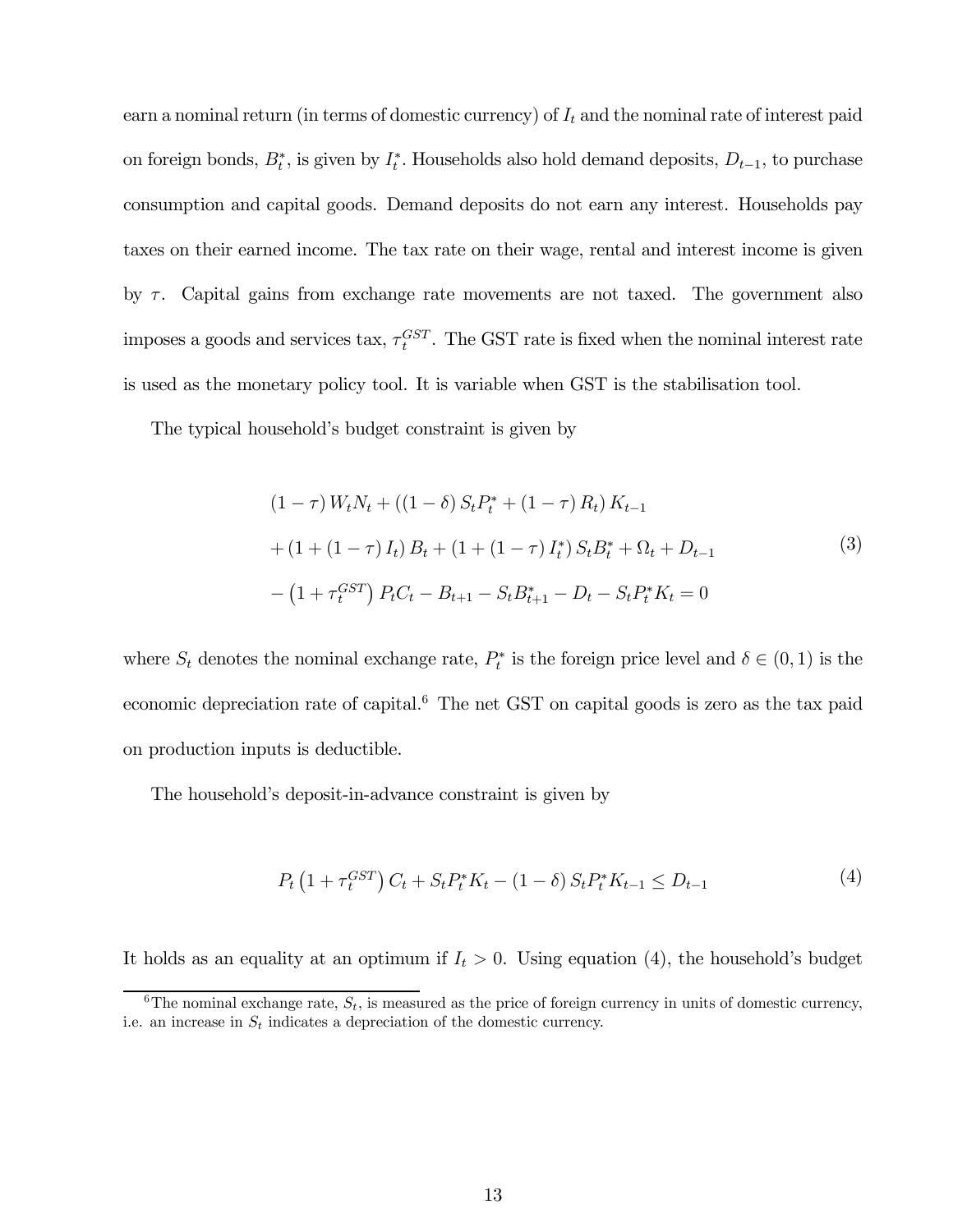constraint can then be re-written in real terms as

$$
(1 - \tau) \hat{W}_t N_t + (1 - \tau) \hat{R}_t K_{t-1} + \frac{(1 + (1 - \tau)I_t)\hat{B}_t}{1 + \Pi_t} + \frac{(1 + (1 - \tau)I_t^*)Q_t\hat{B}_t^*}{1 + \Pi_t^*} + \hat{\Omega}_t - \hat{B}_{t+1}
$$
  
\n
$$
-Q_t \hat{B}_{t+1}^* - (1 + \Pi_{t+1}) \left( \left( 1 + \tau_{t+1}^{GST} \right) C_{t+1} + Q_{t+1} K_{t+1} - (1 - \delta) Q_{t+1} K_t \right) = 0
$$
\n
$$
(5)
$$

The real wage and rental rates are given by  $\hat{W}_t$  and  $\hat{R}_t$ , and  $\hat{B}_t$ ,  $\hat{B}_t^*$  and  $\hat{\Omega}_t$  are the household's domestic and foreign bond holdings and dividend payments from firms in real terms.  $Q_t$  denotes the real exchange rate,  $Q_t \equiv S_t P_t^* / P_t$ .  $\Pi_t$  is the domestic inflation rate with  $\Pi_t = P_t/P_{t-1} - 1$  and the foreign inflation rate is given by  $\Pi_t^* = P_t^* / P_{t-1}^* - 1$ .

The household's optimisation problem consists of choosing  $\left\{C_t, N_t, K_t, \hat{B}_{t+1}, \hat{B}_{t+1}^*\right\}$  for all  $t \in [0,\infty)$  to maximise utility (equation (2)) subject to equation (5). Dividends are paid at the end of each period and do not affect households' optimisation problems. Households' first-order conditions are given by

$$
\frac{1}{\gamma C_t} - \frac{\left(1 + \tau_t^{GST}\right)(1 + (1 - \tau)I_t)}{(1 - \tau)\hat{W}_t} = 0
$$
\n<sup>(6)</sup>

$$
\frac{Q_t}{(1+\tau_t^{GST})C_t} - E_t \left[ \frac{\beta \left( (1-\delta)Q_{t+1} + \frac{(1-\tau)\hat{R}_{t+1}}{1+(1-\tau)I_{t+1}} \right)}{(1+\tau_{t+1}^{GST})C_{t+1}} \right] = 0 \tag{7}
$$

and

$$
E_t \left[ \frac{Q_{t+1}}{Q_t} \frac{1 + (1 - \tau)I_{t+1}^*}{1 + \Pi_{t+1}^*} - \frac{1 + (1 - \tau)I_{t+1}}{1 + \Pi_{t+1}} \right] = 0 \tag{8}
$$

At an optimum the marginal rate of substitution between consumption and leisure is equal to the relative price of consumption; that is, the ratio of the after-tax effective price of consumption and the after-tax real wage rate. The effective price of consumption is the sum of its market price (equal to unity) and the opportunity cost of having to hold demand deposits to purchase consumption goods,  $(1 - \tau) I_t$ . Further, the marginal rate of substitution between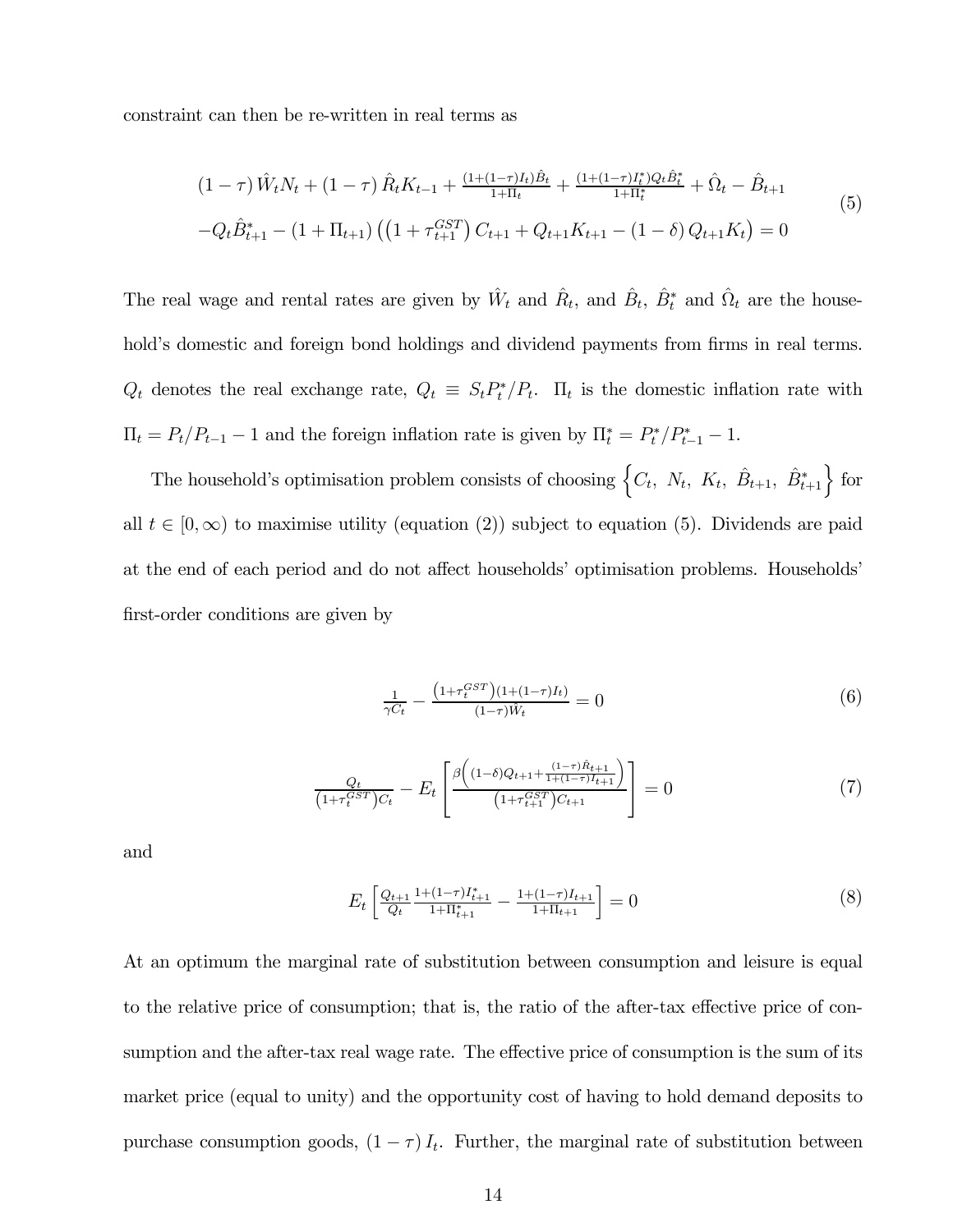consumption today and next period is equal to the effective return from accumulating an additional unit of capital. The effective return is given by a unit value of the capital stock net of depreciation plus the after-tax rate of return on capital adjusted for the opportunity cost of having to hold demand deposits to purchase capital. Finally, in equilibrium real rates of return from holding domestic and foreign bonds are equal.

The first-order conditions show how GST and the interest rate affect the real economy. GST alters the effective price of consumption (equation (6)). When GST is the monetary policy tool, i.e. the rate of GST varies over time, it also influences households' investment decisions (equation (7)). Equation (7) thus illustrates how a variable GST rate would violate the overarching policy principle that GST does not distort between current and future consumption. A change in the interest rate alters both incentives to consume and invest (equations (6) and (7)). Moreover, a change in the interest rate impacts on the exchange rate (equation (8)). A change in the real exchange rate in turn affects the price and rate of return of imported capital (equation (7)).

#### 3.2 Firms

Firms are monopolistic competitors and specialise in production. A typical firm produces output of consumption good j,  $Y_t(j)$ , under a constant elasticity of substitution (CES) technology by hiring labour,  $L_t(j)$ , and capital,  $K_{t-1}(j)$ , from households. Firm j's production function is thus given by

$$
Y_{t}(j) = \left[ \left( \eta_{l} \left( Z_{t} L_{t}(j) \right)^{\nu} + (1 - \eta_{l}) \left( K_{t-1}(j) \right)^{\nu} \right]^{\frac{1}{\nu}} \tag{9}
$$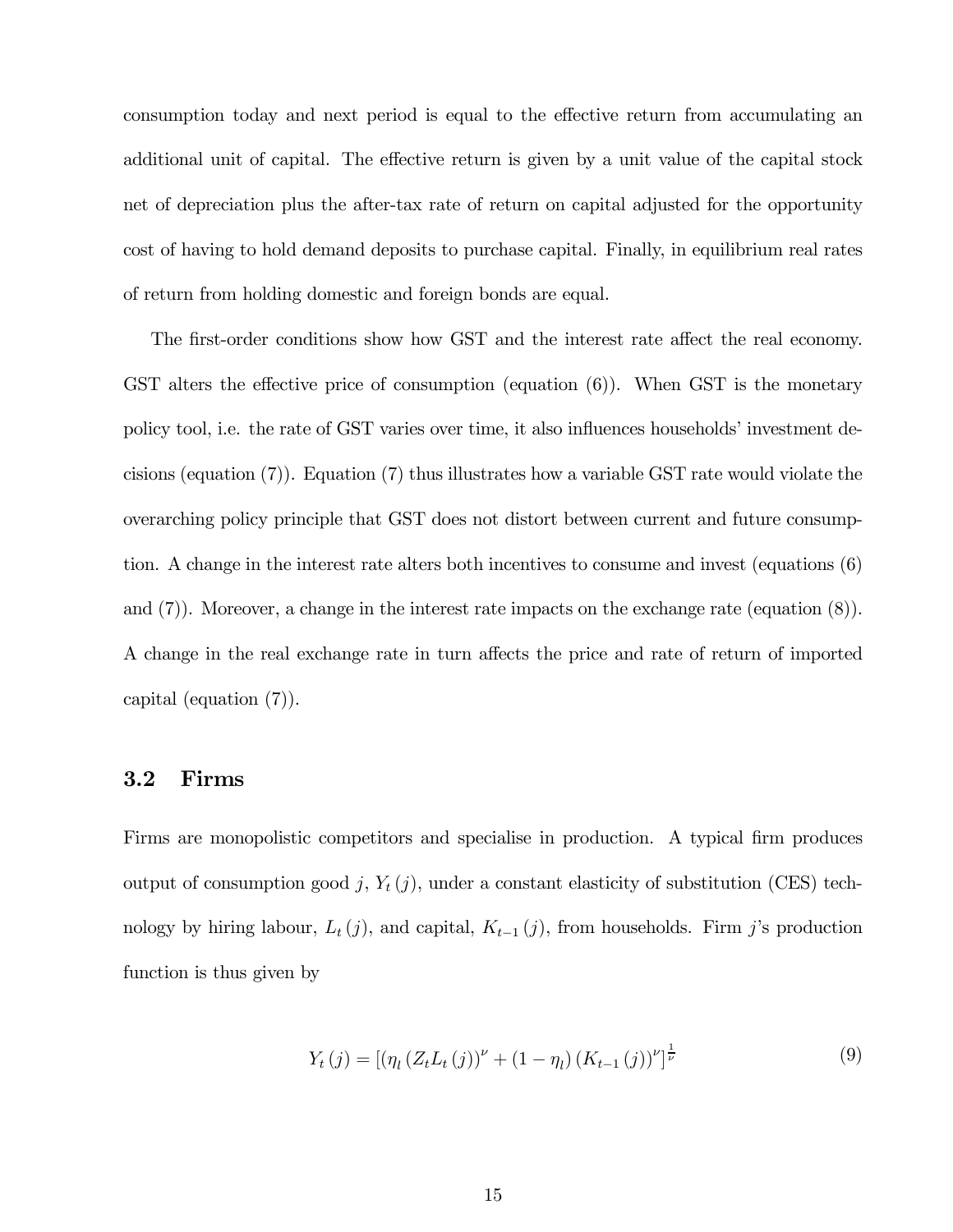where  $\eta_l \in (0,1]$  is a parameters and  $\nu < 1$ ; that is, the marginal return to each input is diminishing. The elasticity of substitution in production is given by  $1/(1-\nu)$  and  $Z_t$  denotes aggregate productivity.

Each firm sells their output of consumption good,  $Y_t(j)$ , to households and the government. Firms also export to the rest of the world.<sup>7</sup> Aggregate exports,  $EX_t$ , are a function of the real exchange rate,  $Q_t$ , and foreign demand for the domestic country's output,  $Y_t^*$ ,

$$
EX_t = (Q_t)^{\kappa} (Y_t^*)^{\varsigma}
$$
\n<sup>(10)</sup>

where  $\kappa$ ,  $\varsigma > 0$  are the price and foreign demand elasticities of exports. As is the case in New Zealand, exports are zero rated, i.e. they are not subject to GST.<sup>8</sup> When the central bank uses an interest rate tool, exports are an additional channel through which monetary policy affects the real economy and hence inflation. A change in the interest rate that is transmitted to the real exchange rate affects the price of exports and foreign demand for firms' output.

Each firm chooses  $\{P_t(j), L_t(j), K_{t-1}(j)\}\$ to maximise profits subject to its production function (9) and demand function,  $Y_t(j) = (P_t(j) / P_t)^{-\theta} Y_t$ , i.e.

$$
[P_t(j)Y_t(j) - W_t L_t(j) - R_t K_{t-1}(j)] = [P_t(j) - P_t M C_t] \left(\frac{P_t(j)}{P_t}\right)^{-\theta} Y_t
$$
 (11)

<sup>&</sup>lt;sup>7</sup>With monopolistic competition in the goods market each firm treats the price in domestic currency,  $P_t(i)$ , of the good j it produces as a choice variable, while taking the domestic aggregate price level,  $P_t$ , the nominal exchange rate,  $S_t$ , and the foreign price level,  $P_t^*$ , as given. Having chosen  $P_t(j)$ , the firm then produces the quantity of output demanded at that price. Firms may not price discriminate and the price of good  $j$  sold to foreign consumers (denominated in foreign currency) is given by  $P_t(j)/S_t$ . The demand functions for good j are given by  $C_t(j) = (P_t(j) / P_t)^{-\theta} C_t$ ,  $G_t(j) = (P_t(j) / P_t)^{-\theta} G_t$  and  $EX_t(j) = (P_t(j) / P_t)^{-\theta} EX_t$ .  $C_t(j)$ ,  $G_t(j)$  and  $EX_t(j)$  are the quantity of good j demanded by a typical household, the government and a typical foreign consumer.  $C_t$ ,  $G_t$  and  $EX_t$  denote total consumption by households, government consumption and total exports.  $\theta$  is the price elasticity of demand faced by each monopolistic competitive firm.

<sup>&</sup>lt;sup>8</sup>New Zealand producers are price takers in world markets. The incidence of a GST on exports would fully fall on domestic producers and distort their export decisions.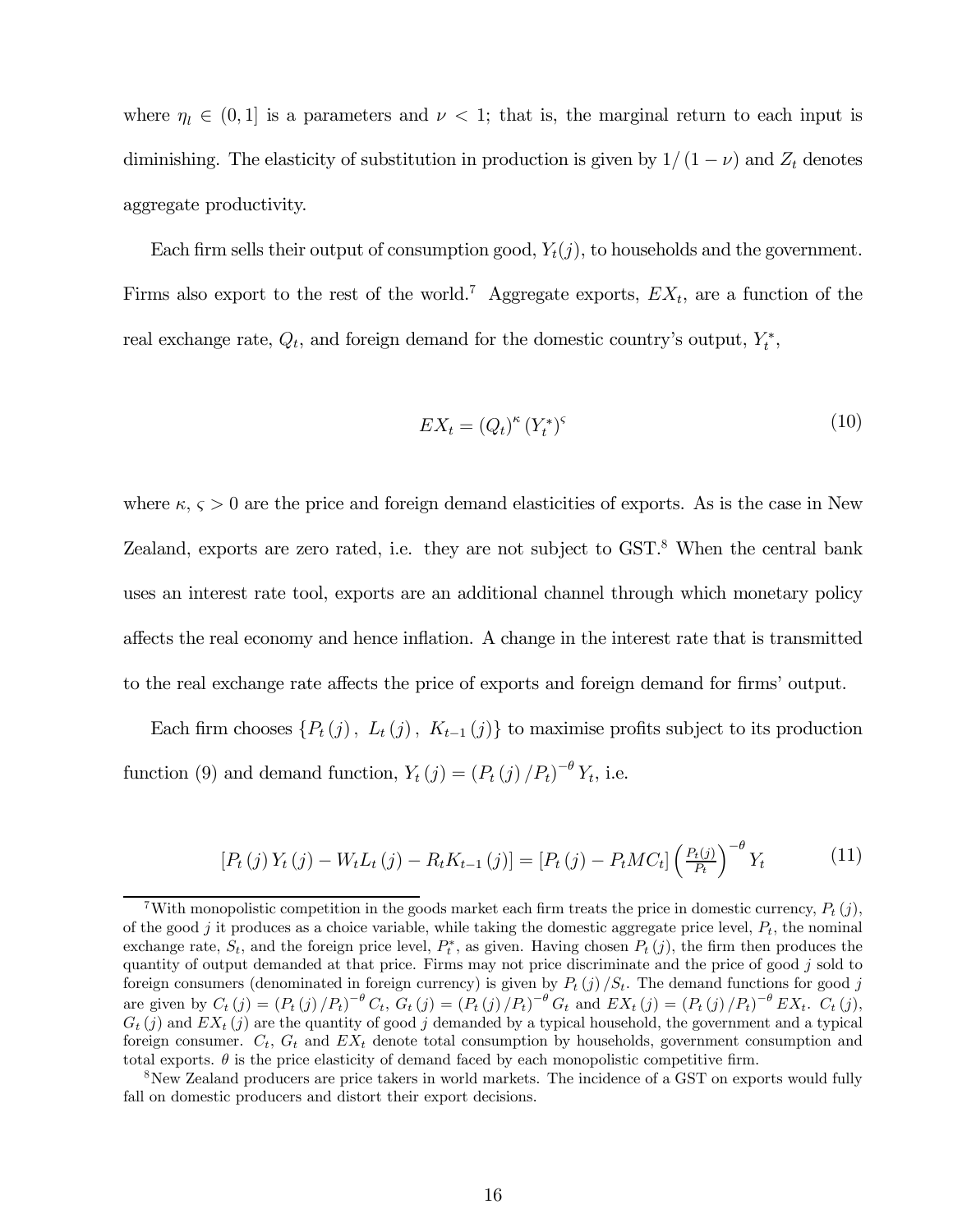where  $MC_t$  denotes the real marginal cost. Firm j's first-order conditions are given by

$$
P_t(j) = \frac{\theta}{\theta - 1} P_t M C_t \tag{12}
$$

$$
\frac{W_t}{P_t(j)} = \frac{\eta_l(Z_t)^{\nu} \left(\frac{Y_t(j)}{L_t(j)}\right)^{1-\nu}}{\frac{\theta}{\theta-1}}
$$
\n(13)

and

$$
\frac{R_t}{P_t(j)} = \frac{(1 - \eta_l) \left(\frac{Y_t(j)}{K_{t-1}(j)}\right)^{1-\nu}}{\frac{\theta}{\theta - 1}}
$$
(14)

In a symmetric equilibrium, all firms charge the same relative price and hire the same labour and capital. The first-order conditions can then be re-written as

$$
MC_t = \frac{1}{\frac{\theta}{\theta - 1}}\tag{15}
$$

$$
\hat{W}_t = \frac{\eta_l (Z_t)^{\nu} \left(\frac{Y_t}{L_t}\right)^{1-\nu}}{\frac{\theta}{\theta - 1}}
$$
\n(16)

and

$$
\hat{R}_t = \frac{(1 - \eta_t) \left(\frac{Y_t}{K_{t-1}}\right)^{1-\nu}}{\frac{\theta}{\theta - 1}}
$$
\n(17)

Equations (16) and (17) show that firms sell their output of consumption goods at a markup over production costs and factor prices are below their marginal products. Under price flexibility the mark-up is constant and equal to  $\theta/(\theta-1)$ . Under price stickiness it is given by  $\xi_t/(\xi_t - 1)$ . The mark-up gives rise to economic profits of  $(\xi_t - 1) Y_t/\xi_t$ , which are paid to households as dividends,  $\hat{\Omega}_t$ , at the end of each period.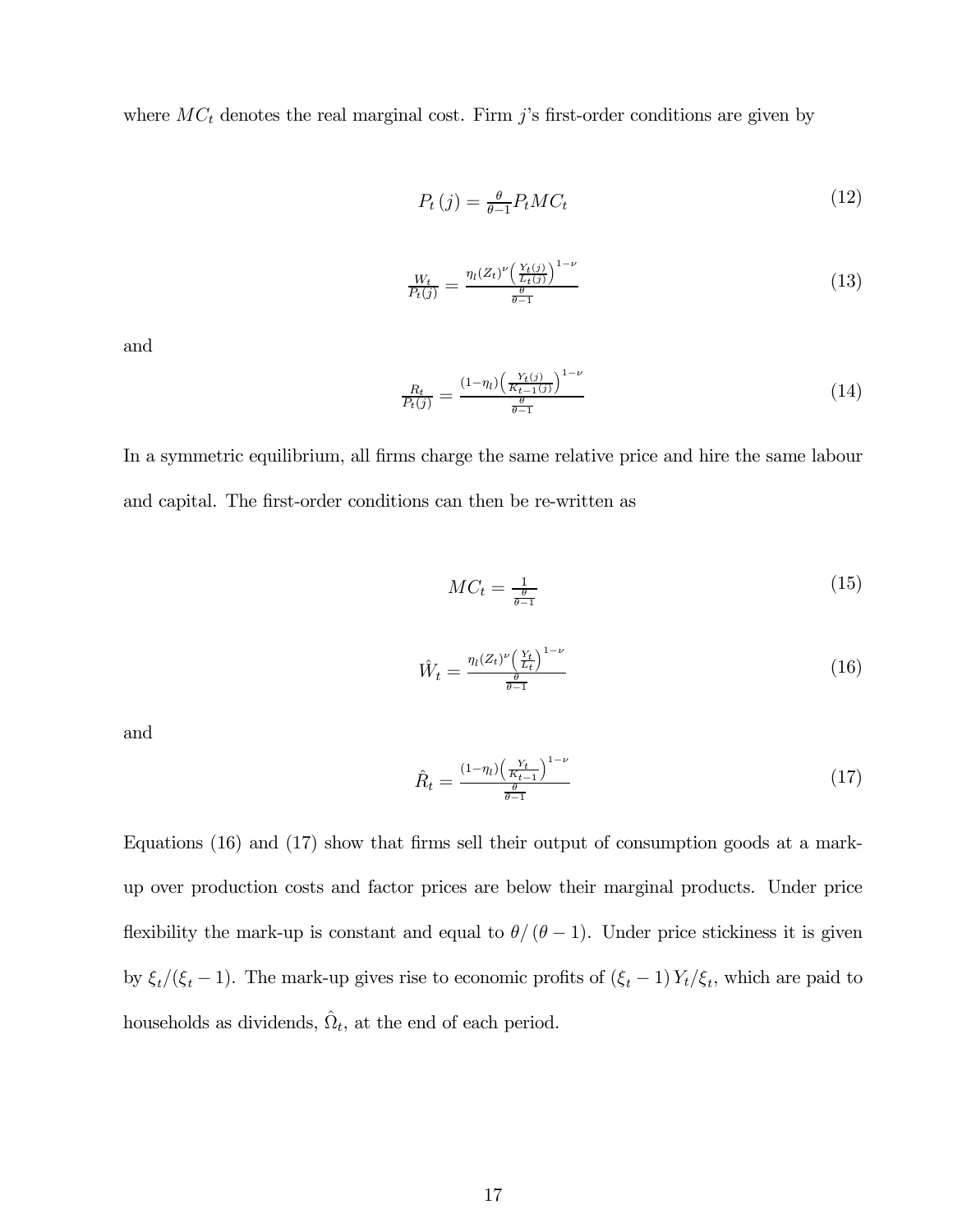# 3.3 Government

The government collects taxes on households' income and consumption. It uses this revenue to purchase an index of consumption goods,  $G_t$ , from firms. For simplicity, the government's budget constraint is assumed to balance in each period

$$
\tau \left( \hat{W}_t L_t + \hat{R}_t K_{t-1} + \hat{\Omega}_t + \frac{I_t^* Q_t \hat{B}_t^*}{1 + \Pi_t^*} \right) + \tau_t^{GST} C_t - G_t = 0 \tag{18}
$$

i.e. there is no debt financing.<sup>9</sup> Note that the GST collected and paid on government consumption nets out.

#### 3.4 Monetary authority

The monetary authority has an explicit consumer price inflation target,  $\Pi^T$ . To maintain this target following a shock to the economy the central bank adjusts its monetary policy tool. Two instruments are considered – the nominal rate of interest paid on domestic bonds,  $I_t$ , and the GST rate,  $\tau_t^{GST}$ . The central bank's reaction function is discussed in more detail in section 4.

To assess the impact of the two monetary policy instruments (GST and interest rate) a measure of welfare is introduced. It is based on the change in consumption that households would require to be as well off as under the absence of a shock and monetary policy response. The welfare measure is obtained by solving equation (19) for  $\Delta \bar{C}_t$ 

$$
\bar{U}(\bar{C}, \bar{N}) = \ln(C_t - \Delta \bar{C}_t) + \gamma (1 - N_t)
$$
\n(19)

<sup>&</sup>lt;sup>9</sup>No debt financing implies that  $B_t = 0$  for all t. The assumption does not change the conclusions.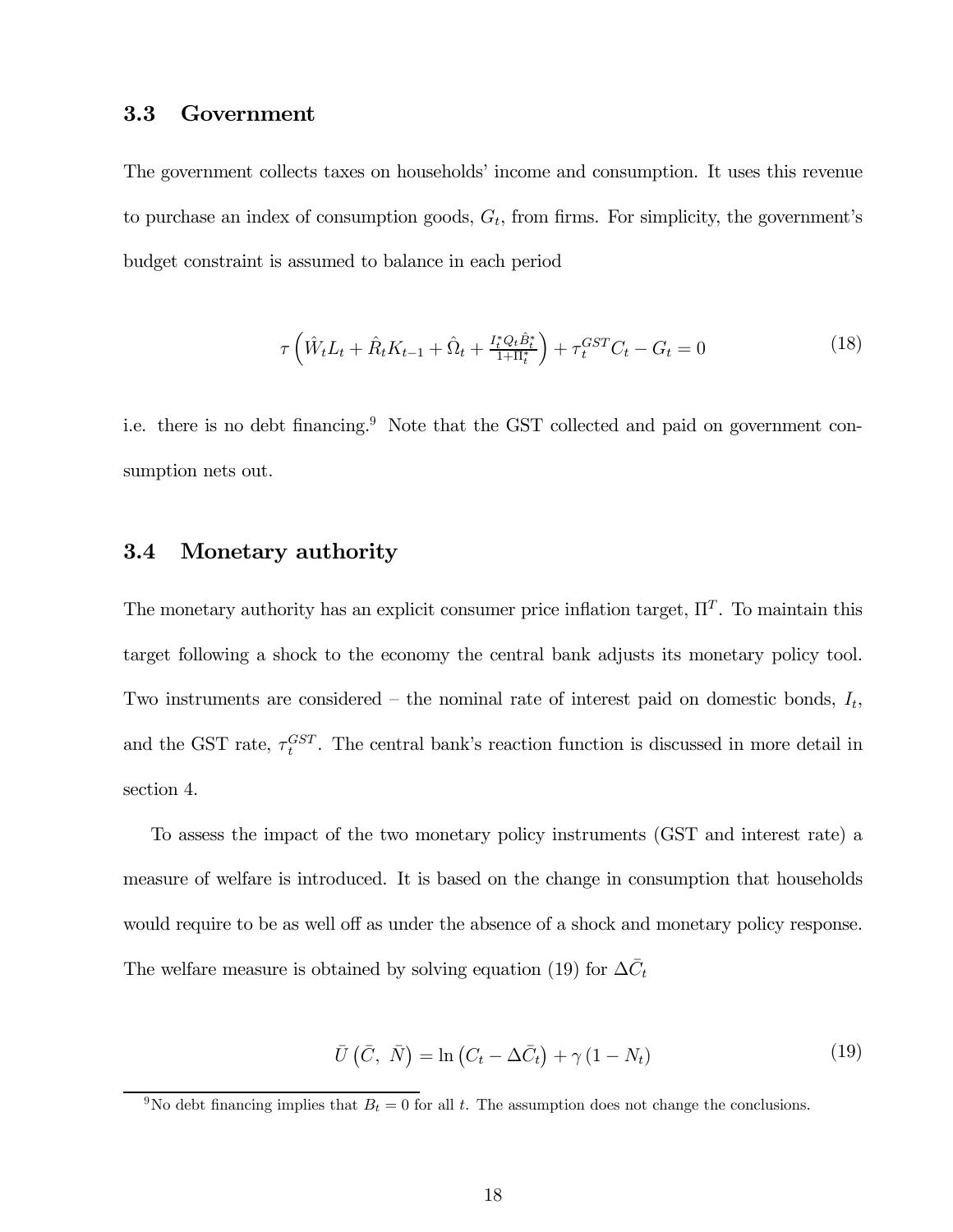where  $\bar{U}(\bar{C}, \bar{N})$  is households' utility attained in steady state, and  $C_t$  and  $N_t$  are consumption and labour following a shock to the economy. Welfare changes are calculated for the GST and interest rate models and expressed as a percent of steady state output,  $\bar{Y}.$ 

# 3.5 Equilibrium conditions

The labour market clearing condition and the resource constraint are given by

$$
L_t = N_t \tag{20}
$$

and

$$
Y_t = C_t + G_t + EX_t \tag{21}
$$

The capital stock obeys the following law of motion

$$
IN_t = K_t - (1 - \delta) K_{t-1}
$$
\n(22)

where  $IN<sub>t</sub>$  denotes investment. All physical capital is imported and the foreign sector clearing condition is given by

$$
\frac{Q_t(1+I_t^*)\hat{B}_t^*}{1+\Pi_t^*} + EX_t - Q_t\hat{B}_{t+1}^* - Q_tIN_t = 0
$$
\n(23)

Moreover, uncovered interest rate parity holds

$$
E_t \left[ \frac{\left(1 + (1 - \tau)I_{t+1}^* \right)S_{t+1}}{S_t} - \left(1 + (1 - \tau)I_{t+1}\right) \right] = 0 \tag{24}
$$

It implies that households are indifferent between holding domestic and foreign bonds. The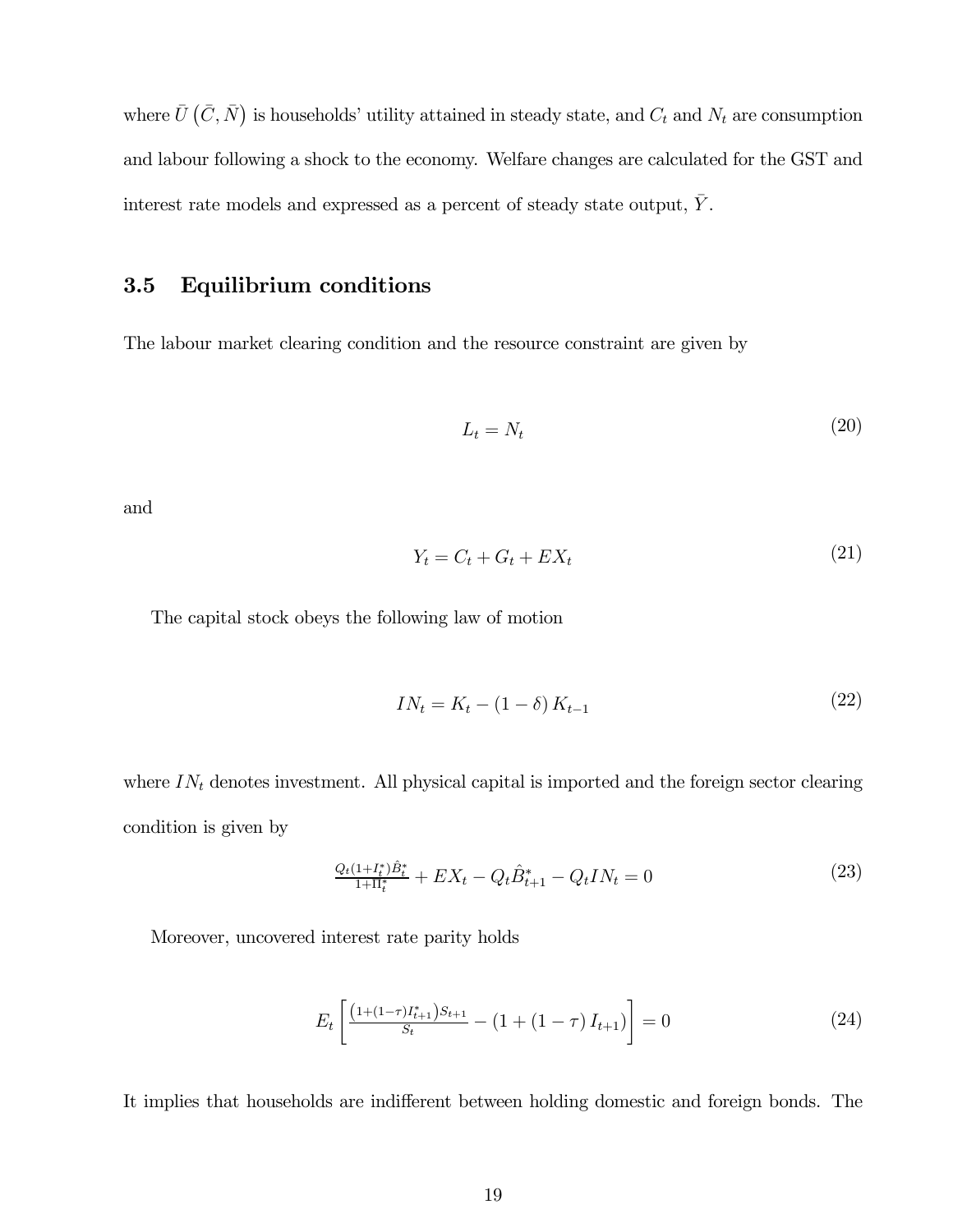real exchange rate is given by  $Q_t = S_t P_t^* / P_t$  and evolves according to

$$
E_t\left[\frac{Q_{t+1}}{Q_t}\right] = E_t\left[\frac{\frac{S_{t+1}}{S_t}\frac{P_{t+1}^*}{P_t^*}}{\frac{P_{t+1}}{P_t}}\right]
$$
\n
$$
(25)
$$

The sequences of foreign interest rates, prices, inflation and foreign demand  $\{I_t^*, P_t^*, \Pi_t^*,$  $Y_t^*$  are given to the small open economy.

# 3.6 Parameterisation of the model

A period in the model is assumed to correspond to one quarter. Parameter values are chosen so that the steady state of the model is broadly consistent with New Zealand data and/or assumptions made in the literature.<sup>10</sup>

Households' discount rate,  $\beta$ , equals 0.9902 and leads to an annual nominal, steady state domestic interest rate of 6 percent. The coefficient on leisure,  $\gamma$ , in households' utility function is chosen so that their work effort accounts for a third of their time endowment in steady state.

Labour-augmenting productivity,  $\overline{Z}$ , is normalised to 1 in steady state. The elasticity of substitution between labour and capital,  $1/(1-\nu)$ , is set to 0.85 in line with estimates for New Zealand by Hall and Scobie (2005). The coefficients on household labour,  $\eta_l$ , and capital,  $(1 - \eta_l)$ , in firms' production function are 0.64 and 0.36. These assumptions are broadly in line with New Zealand input-output data and yield a steady state ratio of imports to output of about 12 percent, the same as in McCallum and Nelson  $(1999).<sup>11</sup>$  The capital depreciation rate,  $\delta$ , equals 8.5 percent per annum, the same as in the Reserve Bank's model and firms mark-up in steady state is 20 percent  $(\theta/(\theta - 1) = 1.2)$ , i.e.  $\theta = 6$ , the same as in McCallum

<sup>10</sup>The steady state equations are listed in appendix A.

<sup>&</sup>lt;sup>11</sup>The steady state ratio of imports to output is lower than in the Reserve Bank of New Zealand's macroeconomic model (Black, Cassino, Drew, Hansen, Hunt, Rose and Scott, 1997) because in this model all imports are production inputs whereas in the Reserve Bank's model a proportion of imports is for final demand.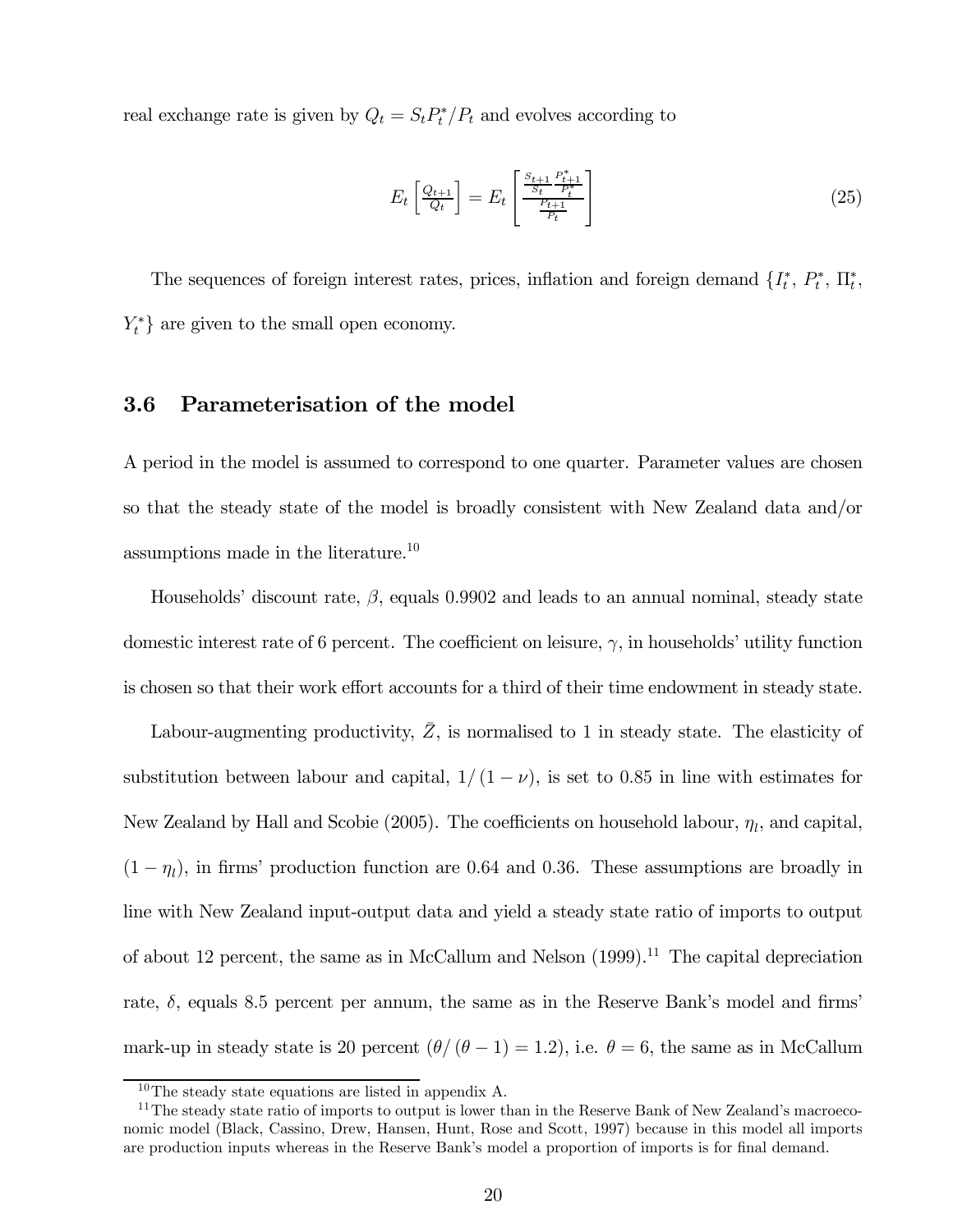and Nelson (1999).

The annual domestic steady state inflation rate,  $\Pi^T$ , of 2 percent is equal to the mid-point of the Reserve Bank of New Zealand's 1 to 3 percent target band for consumer price inflation. The income tax rate for households,  $\tau$ , is set to 30 percent, broadly in line with the current average tax rate in New Zealand. The steady state GST rate,  $\bar{\tau}^{GST}$ , is 12.5 percent, the same as the current rate. The steady state foreign inflation rate,  $\bar{\Pi}^*$ , and nominal bond rate,  $\bar{I}^*$ , are assumed to be the same as for the domestic economy and the steady state real exchange rate,  $\overline{Q}$ , is normalised to 1. The price and foreign demand elasticities of exports,  $\kappa$  and  $\varsigma$ , are equal to unity, as in McCallum and Nelson (2000). Foreign demand is chosen to yield a steady state ratio of exports to output of 11 percent, the same as in McCallum and Nelson (1999), leading to a current account deficit of around −1 percent of steady state output.

# 4 Adjustment of the economy to shocks

To evaluate the effectiveness of a variable GST rate relative to an interest rate as a monetary policy tool, the economy is subjected to a range of exogenous shocks. The adjustment paths and welfare effects of the variable GST rate model are then compared to those of the model, where the central bank uses an interest rate tool. The dynamic responses are derived in terms of logarithmic deviations from steady state (denoted by lower case letters). Analysing the dynamic properties of the GST and interest rate models requires specifying firms' price adjustment, full capacity, flexible price output, the monetary authority's reaction function and the shock processes.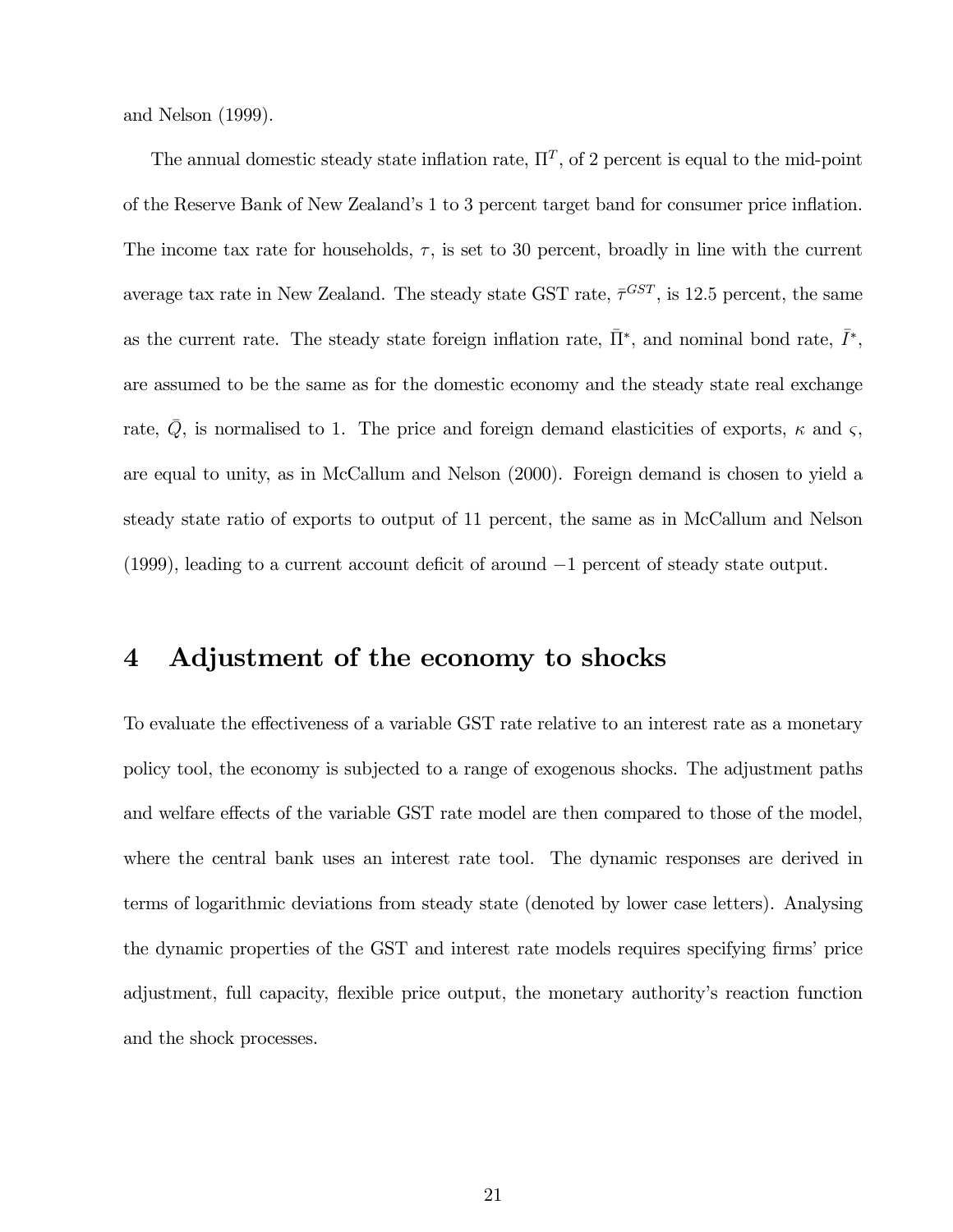# 4.1 Price adjustment

The inflation process is derived from firms' optimal price setting. Firms' price adjustment follows Calvo (1983) and is assumed to be sluggish. Each period firms can adjust their prices with a constant probability,  $\varphi$ . The expected time between adjustments is thus given by  $1/\varphi$ . In the dynamic analysis the probability that firms can adjust prices is set to 0.33; that is, prices remain unchanged on average for three quarters.

Following Rotemberg  $(1987)$ , the representative firm j sets its price to minimise a quadratic loss function that depends on the difference between the firm's actual price in period  $t$  and its target price. The firm's target price,  $\tilde{P}_t(j)$ , is given by  $\tilde{P}_t(j) = \theta/(\theta - 1) P_tMC_t$  or in logarithmic deviations from steady state as

$$
\tilde{p}_t(j) = p_t + mc_t \tag{26}
$$

It is the price that the firm would set in the absence of restrictions of adjusting prices.

Firm  $j$ 's quadratic loss function is given by<sup>12</sup>

$$
\frac{1}{2} \sum_{k=0}^{\infty} \left(1 - \varphi\right)^k \beta^k E_t \left[p_t\left(j\right) - \tilde{p}_{t+k}\left(j\right)\right]^2 \tag{27}
$$

and the first-order condition of equation (27) with respect to  $p_t(j)$  is

$$
p_t(j) \sum_{k=0}^{\infty} (1 - \varphi)^k \beta^k - \sum_{k=0}^{\infty} (1 - \varphi)^k \beta^k E_t \left[ \tilde{p}_{t+k}(j) \right] = 0 \tag{28}
$$

<sup>&</sup>lt;sup>12</sup>Firms' discount factor,  $\beta$ , is assumed to be the same as for households.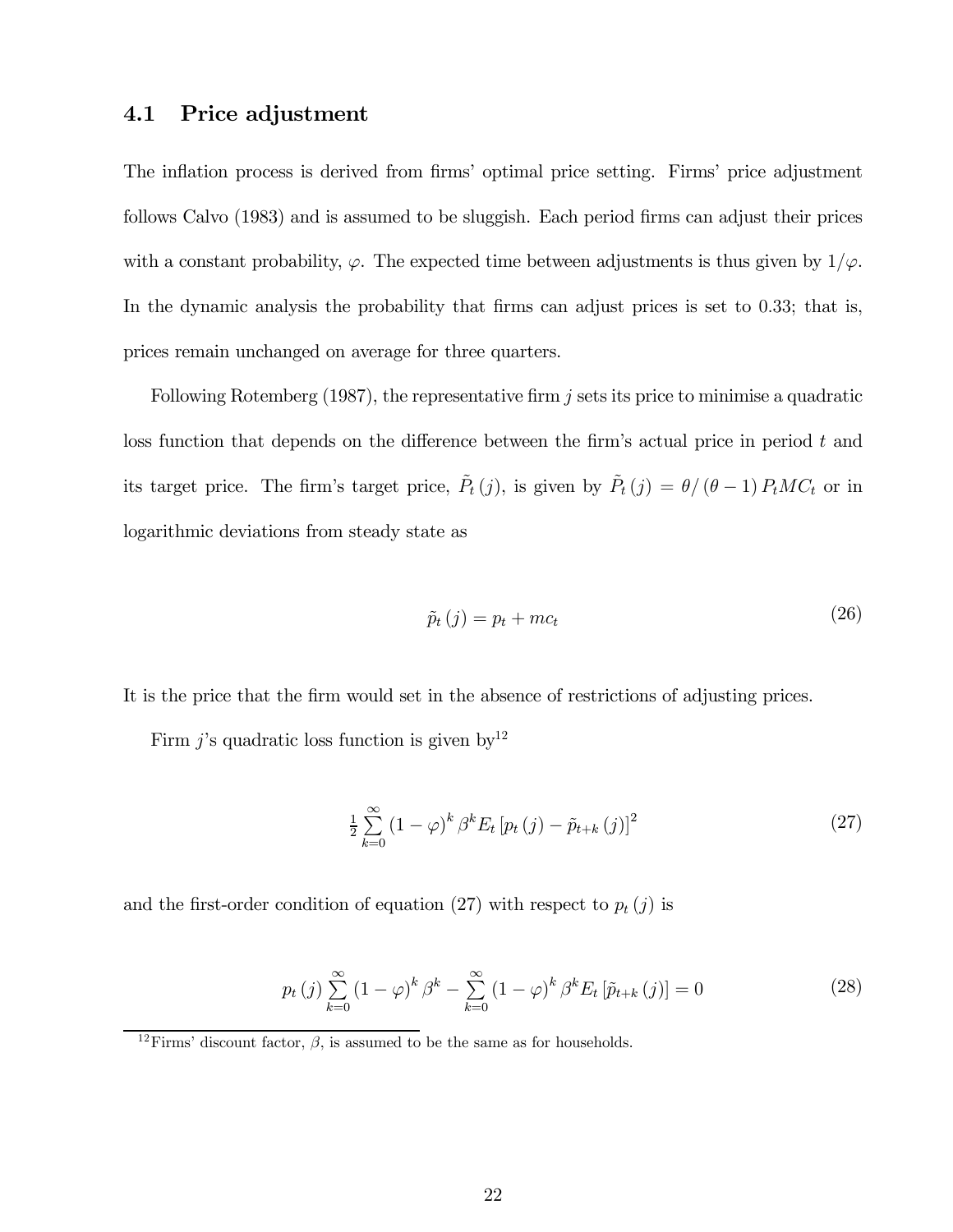or solving for  $p_t(j)$ 

$$
p_t(j) = (1 - (1 - \varphi)\beta)\tilde{p}_t(j) + (1 - \varphi)\beta E_t[p_{t+1}(j)]
$$
\n(29)

If the number of firms is large, a fraction of firms  $\varphi$  actually adjusts their price each period. Using equation (26) the aggregate price adjustment equation can then be written as

$$
\pi_t = \beta E_t \left[ \pi_{t+1} \right] + \frac{\varphi(1 - (1 - \varphi)\beta)}{(1 - \varphi)} m c_t \tag{30}
$$

where  $\pi_t = p_t - p_{t-1}$  and inflation is a function of expected future inflation and the real marginal cost. Under price stickiness, the marginal cost is equal to the inverse of firms' markup,  $\xi_t$ , i.e.  $MC_t = 1/\xi_t$ . Using  $\xi_t/(\theta/(\theta - 1)) = \xi_t P_t MC_t/(\theta/(\theta - 1) P_t MC_t) = P_t/\tilde{P}_t(j)$ ,  $\tilde{Y}_t(j)=(\tilde{P}_t(j) / P_t)^{-\theta}Y_t$ , and dropping the j's (as all firms charge the same price and produce the same output in a symmetric equilibrium) the log real marginal cost,  $mc_t$ , can be derived as

$$
mc_t = -\frac{1}{\theta} \left( y_t - \tilde{y}_t \right) \tag{31}
$$

and the inflation adjustment equation is given

$$
\pi_t = \beta E_t \left[ \pi_{t+1} \right] + \varrho \left( y_t - \tilde{y}_t \right) \tag{32}
$$

where  $\rho = \varphi(1 - (1 - \varphi) \beta) / \theta (1 - \varphi)$  and  $\tilde{y}_t$  denotes full capacity, flexible price output. Equation (32) thus states that inflation is determined by expected future inflation and the output gap, i.e. deviations of output from flexible price, full capacity output.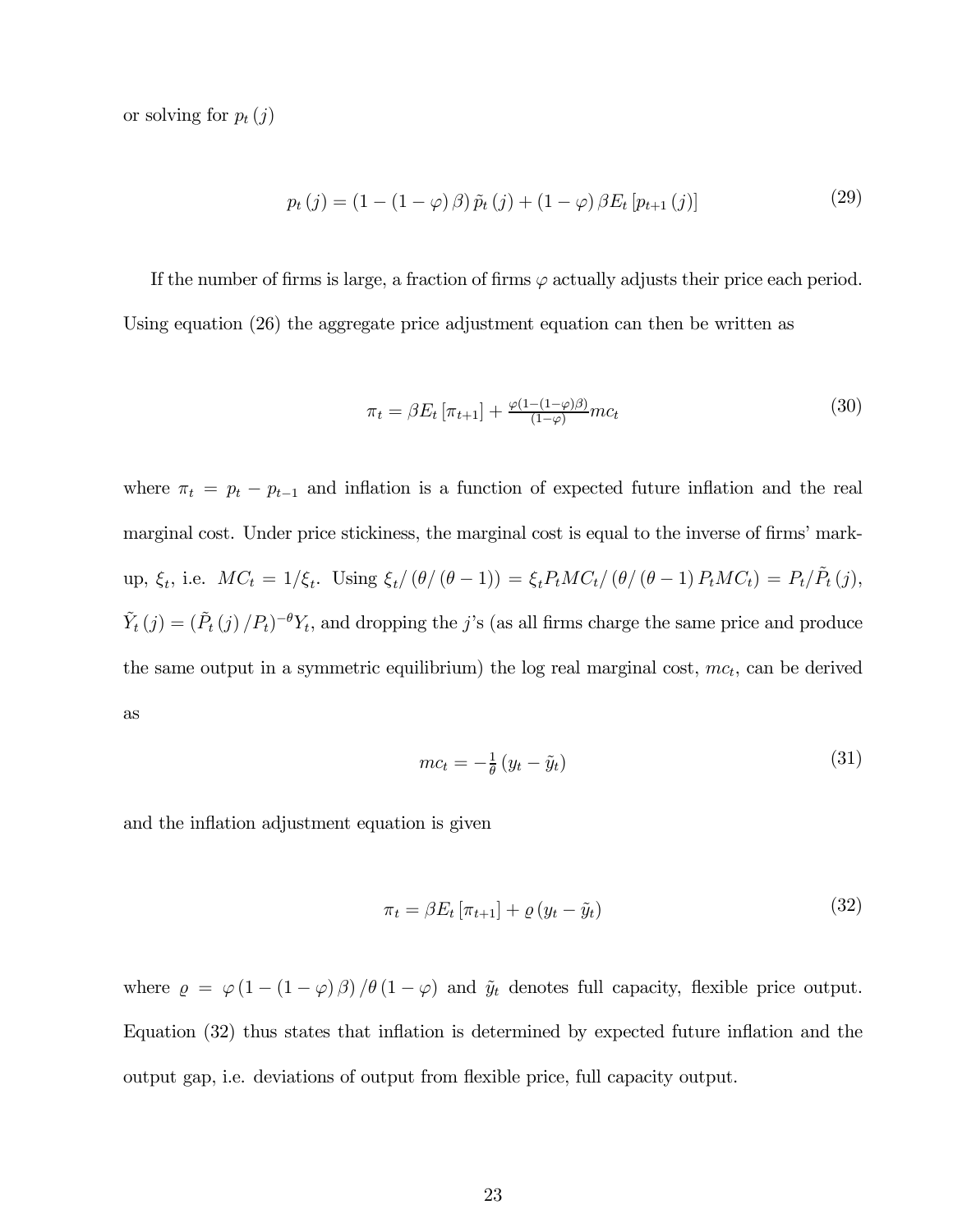# 4.2 Full capacity, flexible price output

Full capacity, flexible price output,  $\tilde{y}_t$ , is the total domestic output of consumption goods that would be produced under price flexibility. In that case firms' mark-up is constant and output is given by

$$
\tilde{y}_t = \eta_l \left(\frac{\bar{z}\bar{L}}{\bar{Y}}\right)^{\nu} z_t + \eta_l \left(\frac{\bar{z}\bar{L}}{\bar{Y}}\right)^{\nu} \tilde{l}_t + (1 - \eta_l) \left(\frac{\bar{K}}{\bar{Y}}\right)^{\nu} \tilde{k}_{t-1}
$$
\n(33)

where  $\tilde{l}_t$  and  $\tilde{k}_{t-1}$  denote flexible price household labour and capital. Flexible price household labour,  $\tilde{l}_t$ , can be derived from households' first-order condition that the marginal utility of leisure is equal to the after-tax real wage rate and firms' first-order condition determining labour demand (equation 16). It is given by  $\tilde{l}_t = \tilde{y}_t + \nu/(1 - \nu) z_t$ . Flexible price capital,  $\tilde{k}_{t-1}$ , is derived from firms' first-order condition (17) and given by  $\tilde{k}_{t-1} = \tilde{y}_t - 1/(1 - \nu) r_t$ . Equation (33) can then be re-written as

$$
\tilde{y}_t = \frac{1}{1 - \nu} z_t - \frac{(1 - \eta_t) \left(\frac{\bar{K}}{Y}\right)^{\nu}}{\eta_t (1 - \nu) \left(\frac{\bar{Z}L}{Y}\right)^{\nu}} r_t
$$
\n(34)

Full capacity, flexible price output is a function of labour-augmenting productivity and the rental rate of capital.

# 4.3 Monetary authority's reaction function

The monetary authority's reaction function is given by

$$
i_t = \mu_1 \pi_t + \mu_2 (y_t - \tilde{y}_t) + \mu_3 i_{t-1}
$$
\n(35)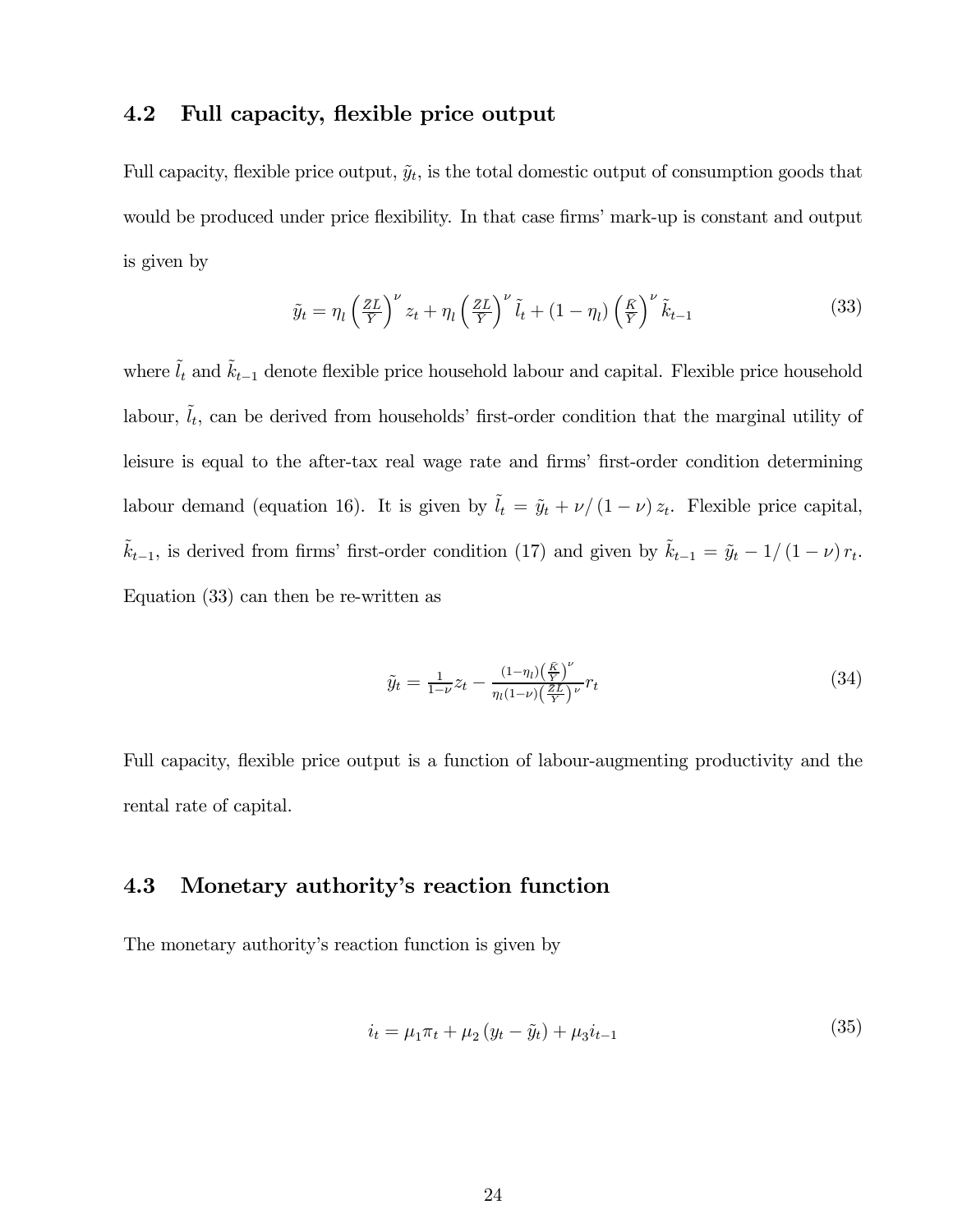$$
\tilde{\tau}_t^{GST} = \mu_1 \pi_t + \mu_2 \left( y_t - \tilde{y}_t \right) + \mu_3 \tilde{\tau}_{t-1}^{GST} \tag{36}
$$

depending on whether the interest rate,  $i_t$ , or the GST rate,  $\tilde{\tau}_t^{GST}$ , is used as the monetary policy tool.  $\tilde{\tau}_t^{GST}$  denotes logarithmic deviations of the GST rate from steady state. The coefficients on inflation and the output gap are given by  $\mu_1 = 1.5$  and  $\mu_2 = 0.5$ . The choice for  $\mu_1$  and  $\mu_2$  is based on the parameter values in a Taylor rule (Taylor, 1993).<sup>13</sup> The coefficient  $\mu_3$  is set to 0.8, the same as in McCallum and Nelson's (1999) interest rate rule and in line with estimates for New Zealand by Huang, Margaritis and Mayes (2001), who find strong evidence of interest rate smoothing.

# 5 Business cycle effects

To illustrate the effects of a variable GST rate relative to adjusting an interest rate, two shocks are presented: to aggregate productivity and to foreign demand. The shocks are chosen for two reasons. First, one is a domestic shock and the other is a foreign shock. Second, the two shocks should lead to opposite effects on inflation. The labour-augmenting productivity shock is expected to temporarily lower inflation, while the foreign demand shock should produce upward pressure on prices.

Productivity,  $z_t$ , and foreign demand,  $y_t^*$ , are univariate exogenous processes with normally distributed errors and evolve according to

$$
z_t = \rho_z z_{t-1} + \epsilon_{z,t}, \text{ where } \epsilon_{z,t} \sim i.i.d. \ N(0; \sigma_z^2)
$$
 (37)

 $13$ The original Taylor rule does not include the lagged interest rate.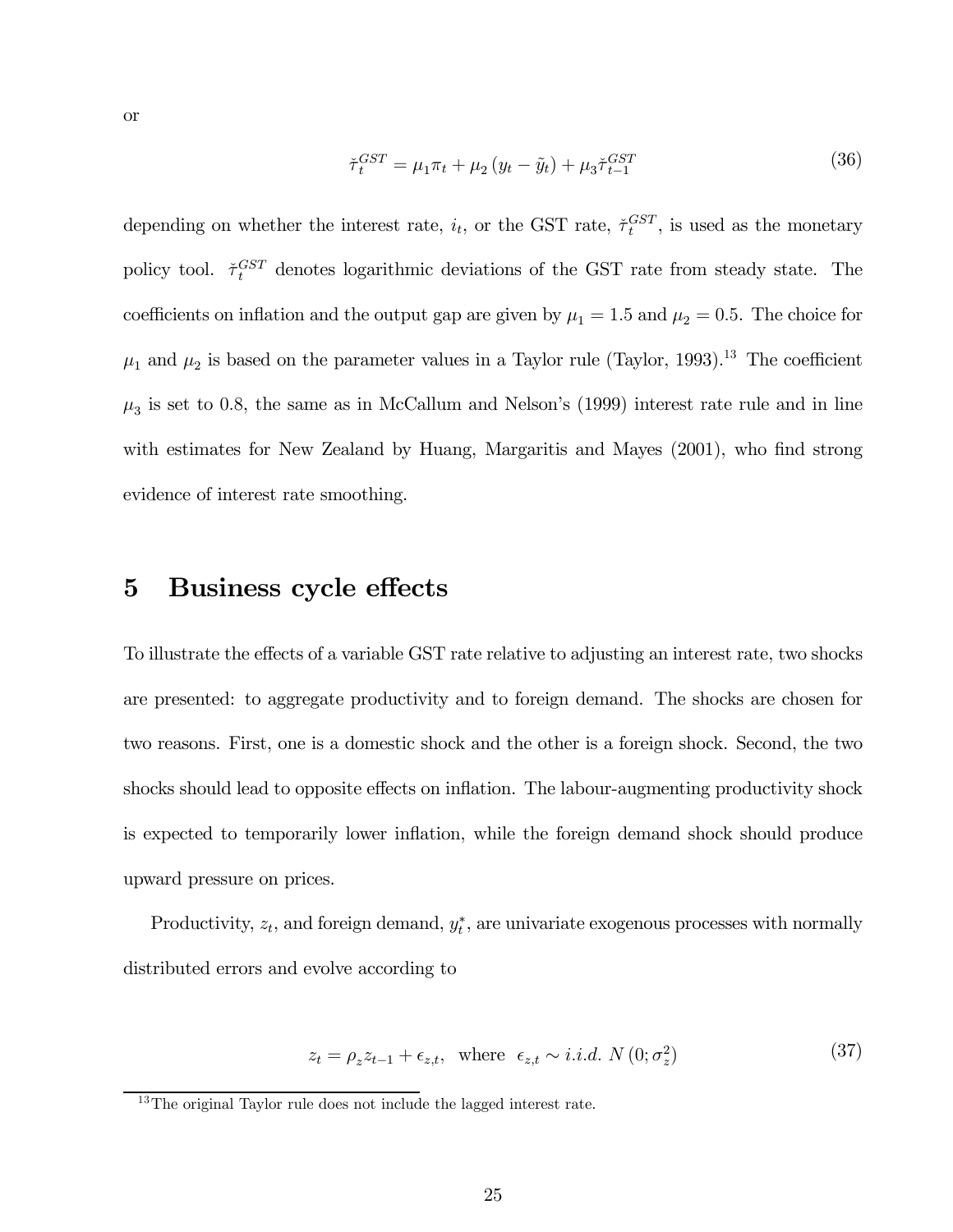$$
y_t^* = \rho_{y^*} y_{t-1}^* + \epsilon_{y^*,t}, \text{ where } \epsilon_{y^*,t} \sim i.i.d. \ N\left(0; \sigma_{y^*}^2\right) \tag{38}
$$

The autocorrelation coefficient of both processes are assumed to be 0.95, i.e.  $\rho_{y^*} = \rho_z = 0.95$ . The innovation variances are given by  $\sigma_z^2 = (0.007)^2$  and  $\sigma_{y^*}^2 = (0.02)^2$ .

The impulse responses to a positive productivity shock and a positive foreign demand shock are plotted in Figures 4 and 5. They are in percent deviations from steady state unless otherwise indicated.<sup>14</sup> The solid line shows the responses in the interest rate model. The dotted line plots the impulse responses when the GST rate is used as the monetary policy tool. All variables eventually return to steady state.

#### 5.1 Productivity shock

The impulse responses of the variables in the GST and interest rate models to a positive labour-augmenting productivity shock are plotted in Figure 4. In both models, the positive productivity shock raises full capacity, flexible price output. In the interest rate model, the increase in full capacity, flexible price output leads to a negative output gap and downward pressure on inflation. As a result, the central bank eases monetary policy. The interest rate declines and the real exchange rate depreciates.

In the GST rate model, the positive productivity shock also raises full capacity, flexible price output. But the rise is insufficient to meet increased demand and a positive output gap opens up. The positive output gap raises inflation and the central bank tightens monetary policy, i.e. the GST rate increases. The rise in inflation produces a real exchange rate depreciation. The exchange rate depreciates by more than in the interest rate model (due to

<sup>&</sup>lt;sup>14</sup>The log-linearised model is solved with the method of undetermined coefficients. Uhlig's (1999) procedures for MATLAB are used. The equations are given in appendix B.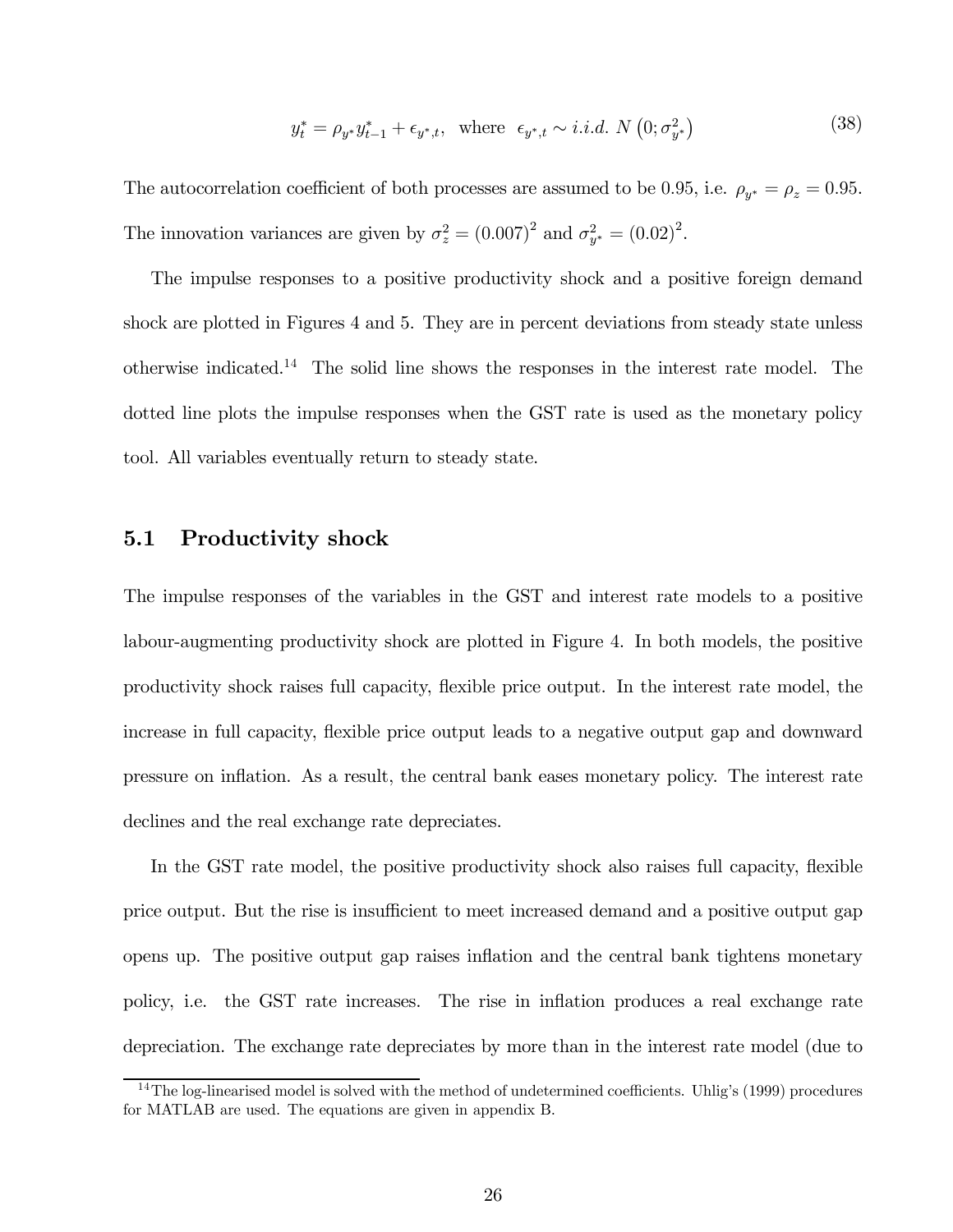the sharp rise in inflation), leading to a larger increase in the cost and rental rate of capital. Also adding to the rise in the rental rate of capital is the increase in the GST rate, which raises the marginal rate of substitution between current and future consumption and the rate of return households demand for the use of their funds. The higher rental rate of capital in turn produces a more subdued rise in full capacity, flexible price output following the positive productivity shock. It also leads to a smaller increase in investment.

In both models, the increase in output following the positive productivity shock raises tax revenue and government consumption. Moreover, the labour-augmenting productivity shock raises households' wage rate and lowers employment. But household labour falls by less in the GST rate model than the interest rate model. This is because of the smaller rise in investment. Also adding to the smaller decline in labour is a higher effective price of consumption due to the rise in the GST rate. Compared to the interest rate model, household consumption increases by less and exports rise by more.

Overall, the smaller increase in consumption and the smaller decline in labour produce a smaller welfare gain following the positive productivity shock in the GST rate model compared to the interest rate model. Furthermore, deviations from steady state of the policy instrument, inflation, output and the exchange rate are substantially larger.

#### 5.2 Foreign demand shock

The impulse responses to a positive foreign demand shock are plotted in Figure 5. In both models, the shock raises exports and output and leads to a positive output gap, upward pressure on inflation and a tightening in monetary policy. But the output gap and inflationary pressures are larger in the GST rate model and the central bank tightens monetary policy by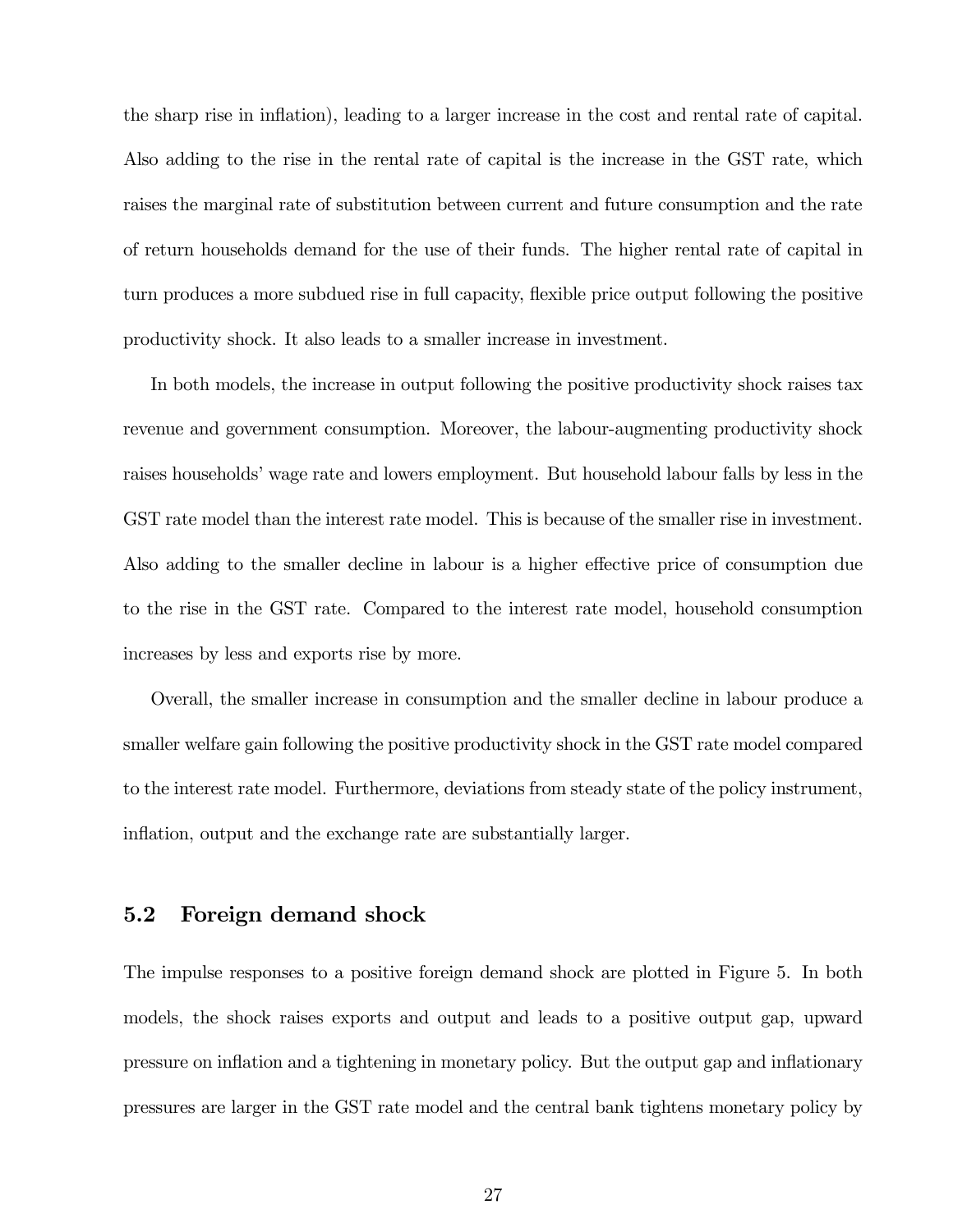

Figure 4: Impulse responses to a productivity shock (in percent deviations from steady state unless otherwise indicated)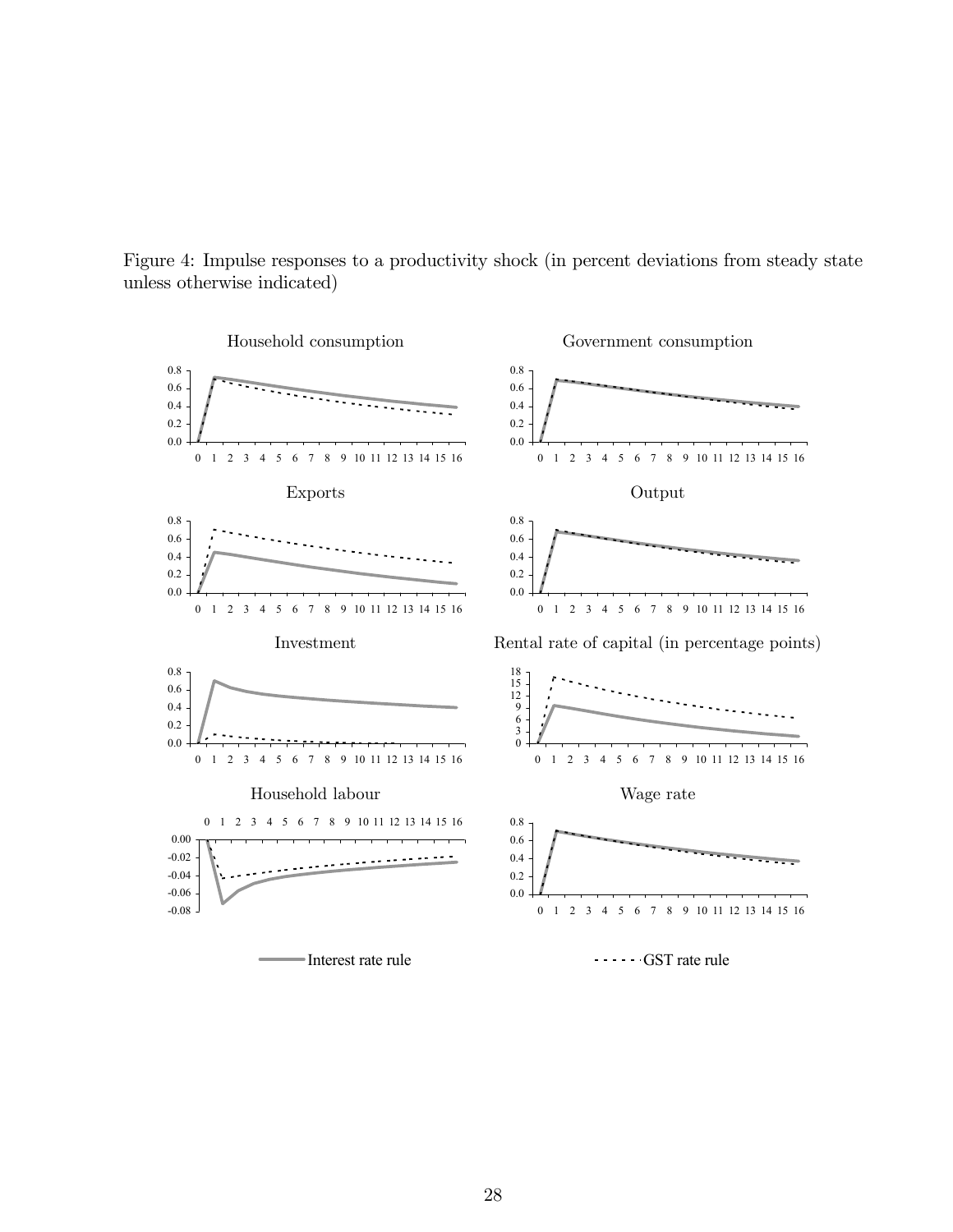

# Figure 4 continued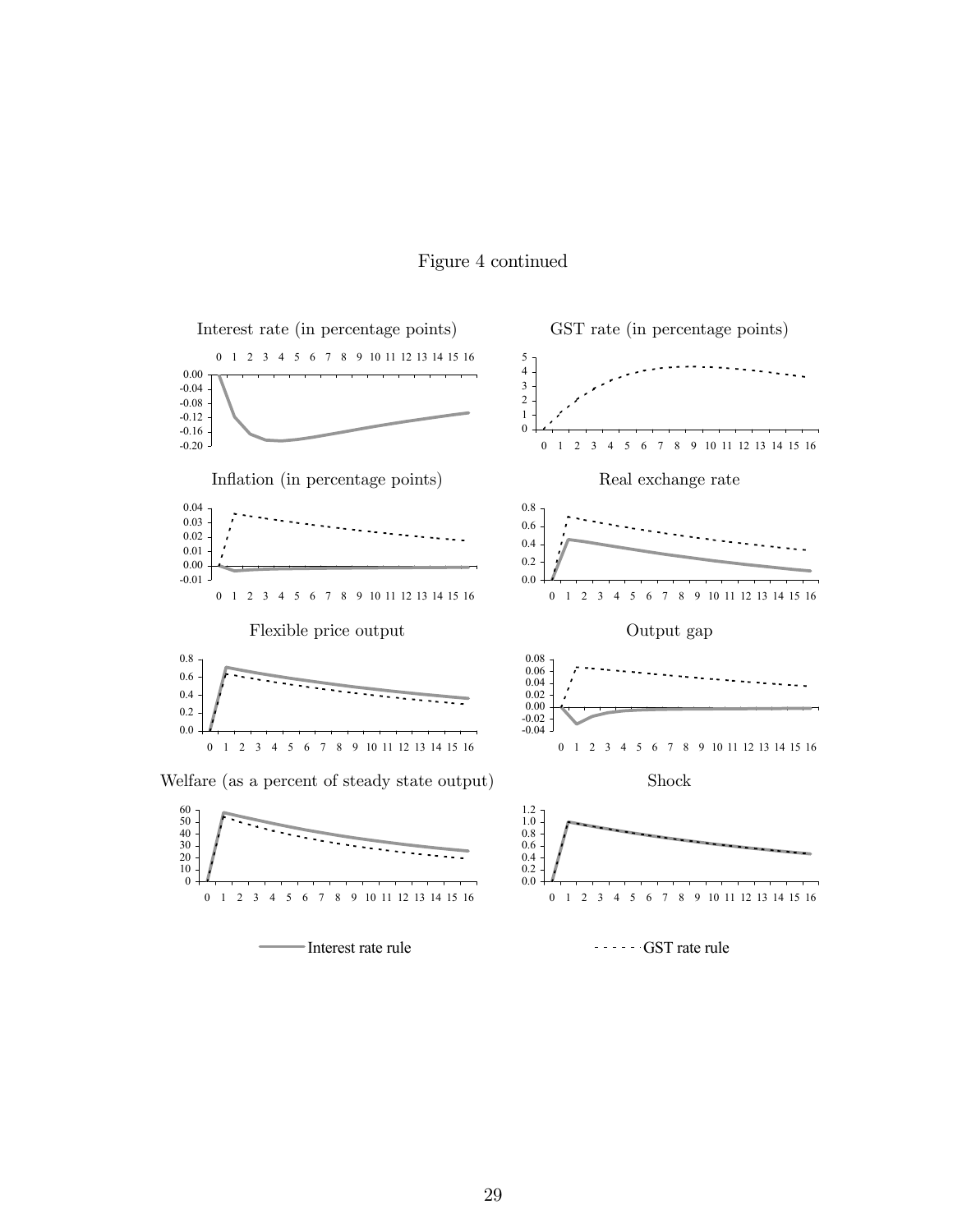more. The output gap is larger because the real exchange rate appreciates by less, leading to a smaller decline in the cost of imported capital, the rental rate of capital and hence flexible price output. At the same time the smaller real exchange rate appreciation in the GST rate model produces a larger increase in exports and output, adding further to the positive output gap.

In both models, following the foreign demand shock and real exchange rate appreciation, the cost and rental rate of capital fall. In the interest rate model, the decline in the rental rate of capital leads firms to substitute labour for capital. Investment increases by more than household labour and the wage rate falls. In the GST rate model, the rental rate of capital falls by less than in the interest rate model because of a smaller real exchange rate appreciation. Adding to the smaller decline is the rise in the consumption tax rate, which raises the marginal rate of substitution between current and future consumption and the rate of return households demand for the use of their funds. At the same time, the higher consumption tax rate increases the effective price of consumption, leading to a sharp decline in consumption, the growth rate of output and the wage rate. The decline in the wage rate produces to a substitution of capital for labour and investment falls.

A variable GST rate leads to larger fluctuations in tax revenue and government spending. In the interest rate model, the increase in exports and output raises tax revenue and government consumption. Tax revenue and government consumption are also initially higher in the GST rate model but then decline. They fall as the effect of the higher GST rate is more than offset by lower household consumption.

Overall, the tightening in monetary policy following the positive foreign demand shock leads to larger welfare losses in the GST rate model (due to a larger fall in household consumption and a larger rise in household labour) than in the interest rate model. Moreover,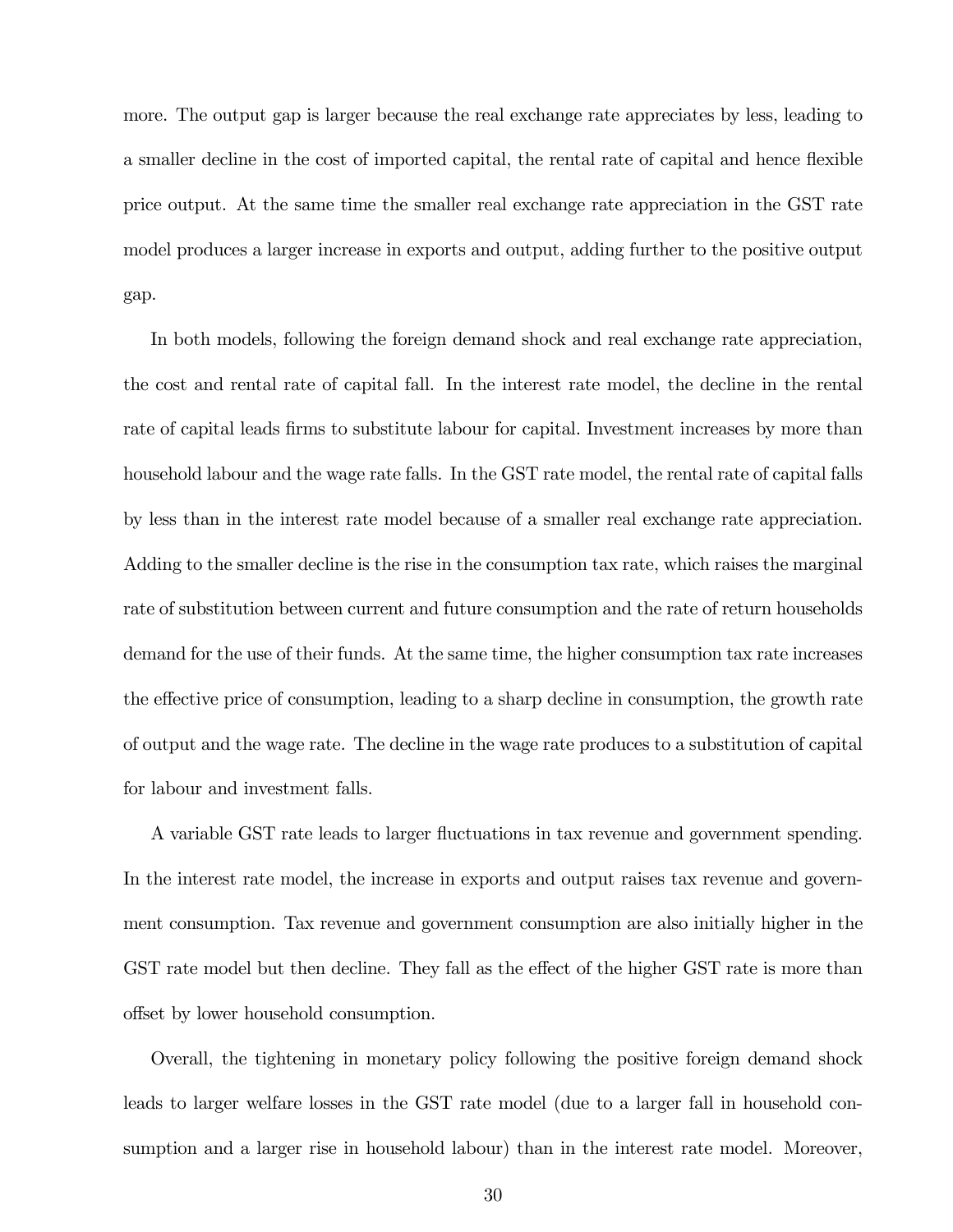as in the case of the productivity shock, the variable GST rate leads to larger adjustments in the policy instrument and fluctuations in the real economy and inflation.

# 6 Concluding remarks

This paper examined the usefulness of a variable GST rate as a stabilisation tool for monetary policy in New Zealand. It first discussed some of the problems that would arise with the implementation of a variable GST rate. It then developed a stylised model of the New Zealand economy to assess the effectiveness of a variable GST rate relative to the conventional monetary policy tool, an interest rate. The results showed that a variable GST rate would be a less effective monetary policy tool in dampening business cycles than an interest rate. It would lead to larger adjustments in the policy instrument and fluctuations in the real economy and inflation. Moreover, a variable GST rate would reduce welfare. It would result in larger (smaller) welfare losses (gains) from monetary policy compared to using a variable interest rate. We therefore conclude that the goods and services tax would unlikely be a useful stabilisation tool for monetary policy.

# **References**

- Black, R., Cassino, V., Drew, A., Hansen, E., Hunt, B., Rose, D. and Scott, A. (1997). The Forecasting and Policy System: The core model, Reserve Bank of New Zealand Research Paper 43.
- Buiter, W. H. (2006). Stabilisation policy in New Zealand: Counting your blessings, one by one, in B. Buckle and A. Drew (eds), Testing stabilisation policy limits in a small open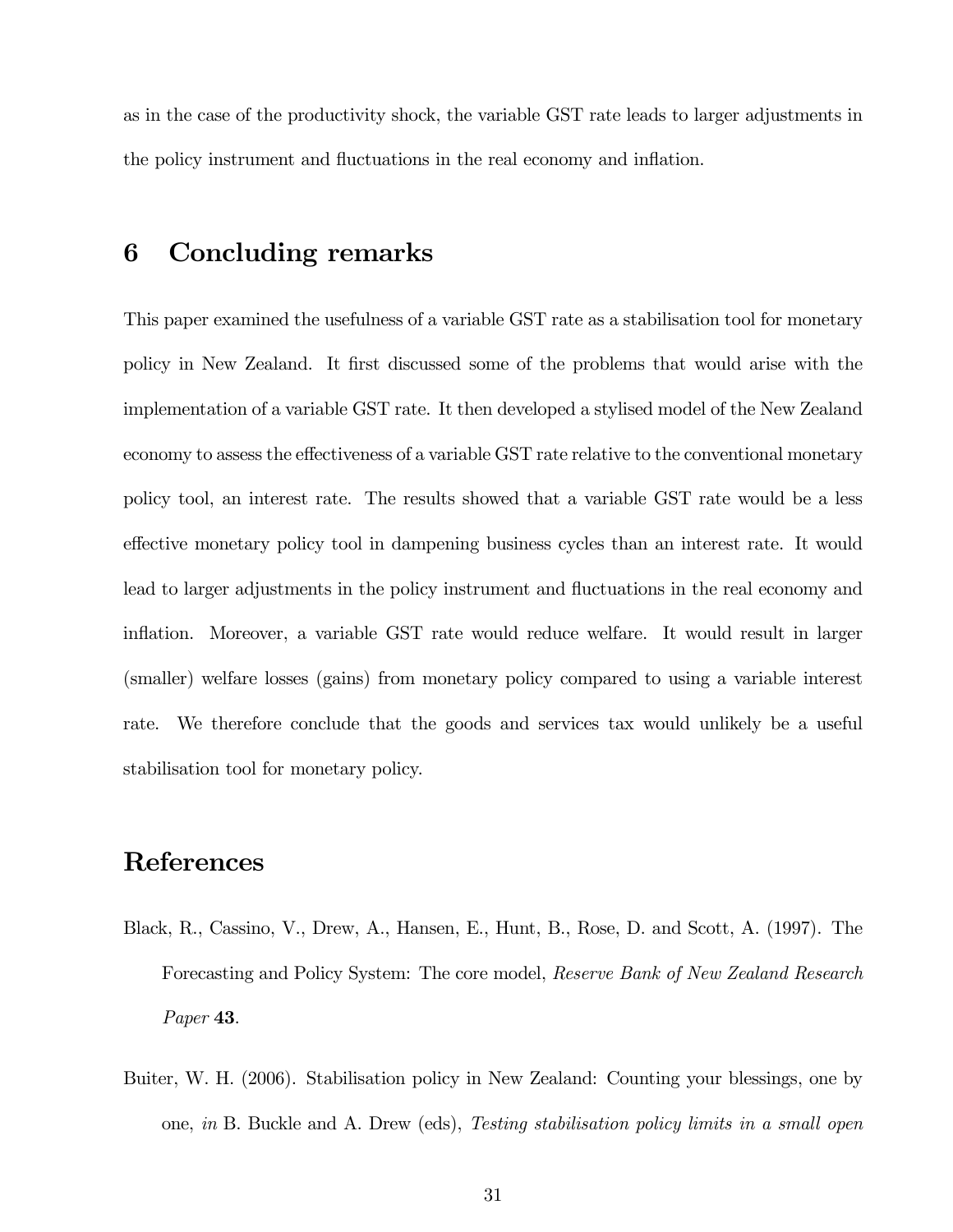

Figure 5: Impulse responses to a foreign demand shock (in percent deviations from steady state unless otherwise indicated)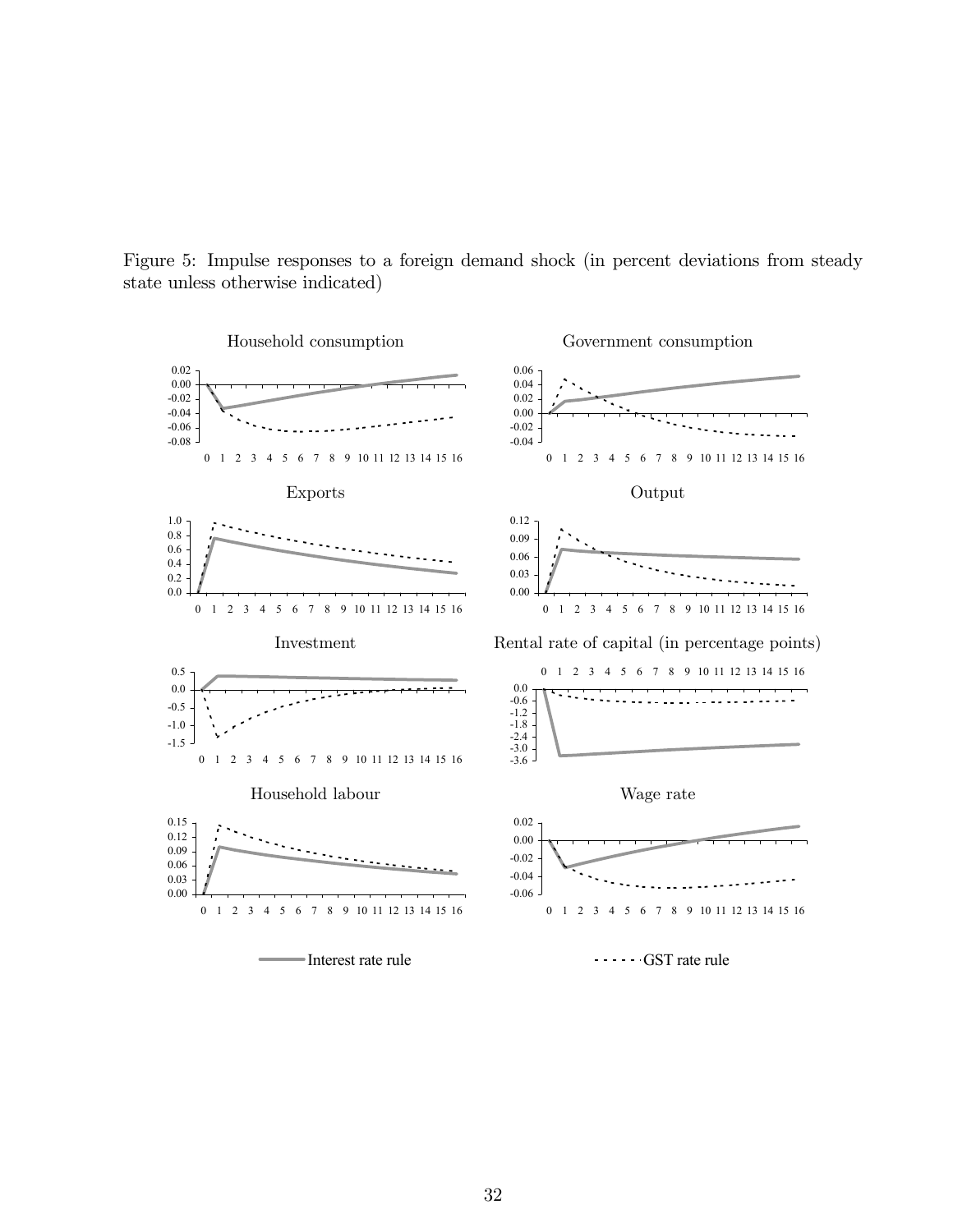

### Figure 5 continued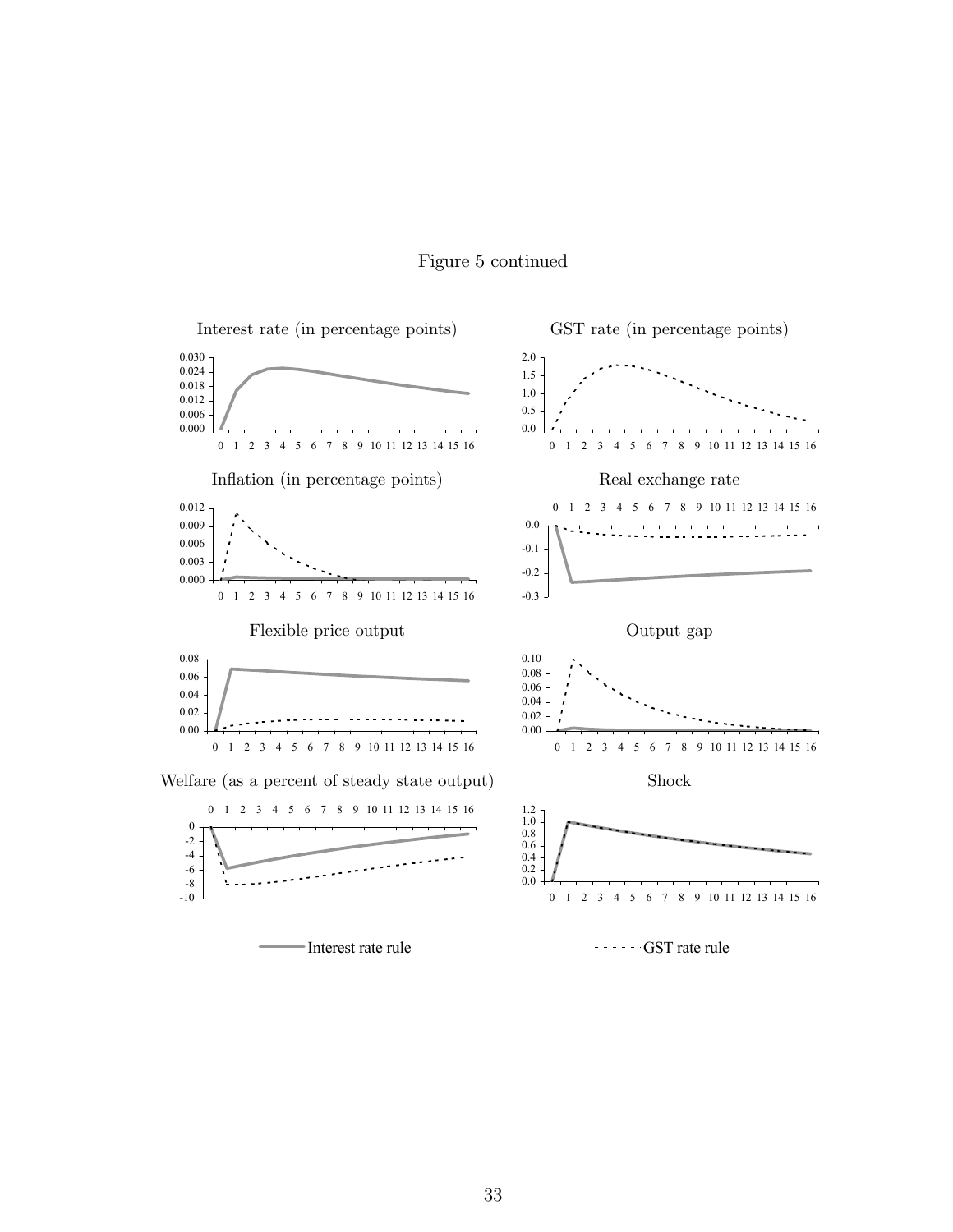economy: Proceedings from a macroeconomic policy forum, Reserve Bank of New Zealand and The Treasury, pp. 37—74.

- Calvo, G. A. (1983). Staggered prices in a utility-maximizing framework, Journal of Monetary Economics 12: 363—398.
- Ebrill, L., Keen, M., Bodin, J.-P. and Summers, V. (2001). The modern VAT, International Monetary Fund.
- Hall, J. and Scobie, G. (2005). Capital shallowness: A problem for New Zealand?, New Zealand Treasury Working Paper 05/05.
- Hall, V. (2007). Inquiry into the future monetary policy framework. Submission to the New Zealand House of Representative. Finance and Expenditure Committee.
- Huang, A., Margaritis, D. and Mayes, D. (2001). Monetary policy rules in practice: Evidence from New Zealand, Multinational Finance Journal 5: 175—200.
- McCallum, B. T. and Nelson, E. (1999). Nominal income targeting in an open-economy optimizing model, *Journal of Monetary Economics* 43: 553–578.
- McCallum, B. T. and Nelson, E. (2000). Monetary policy for an open economy: An alternative framework with optimizing agents and sticky prices, Oxford Review of Economic Policy 16: 74—91.
- PriceWaterhouseCoopers and The World Bank (2008). Paying Taxes 2008 The global picture, PriceWaterhouseCoopers and The World Bank.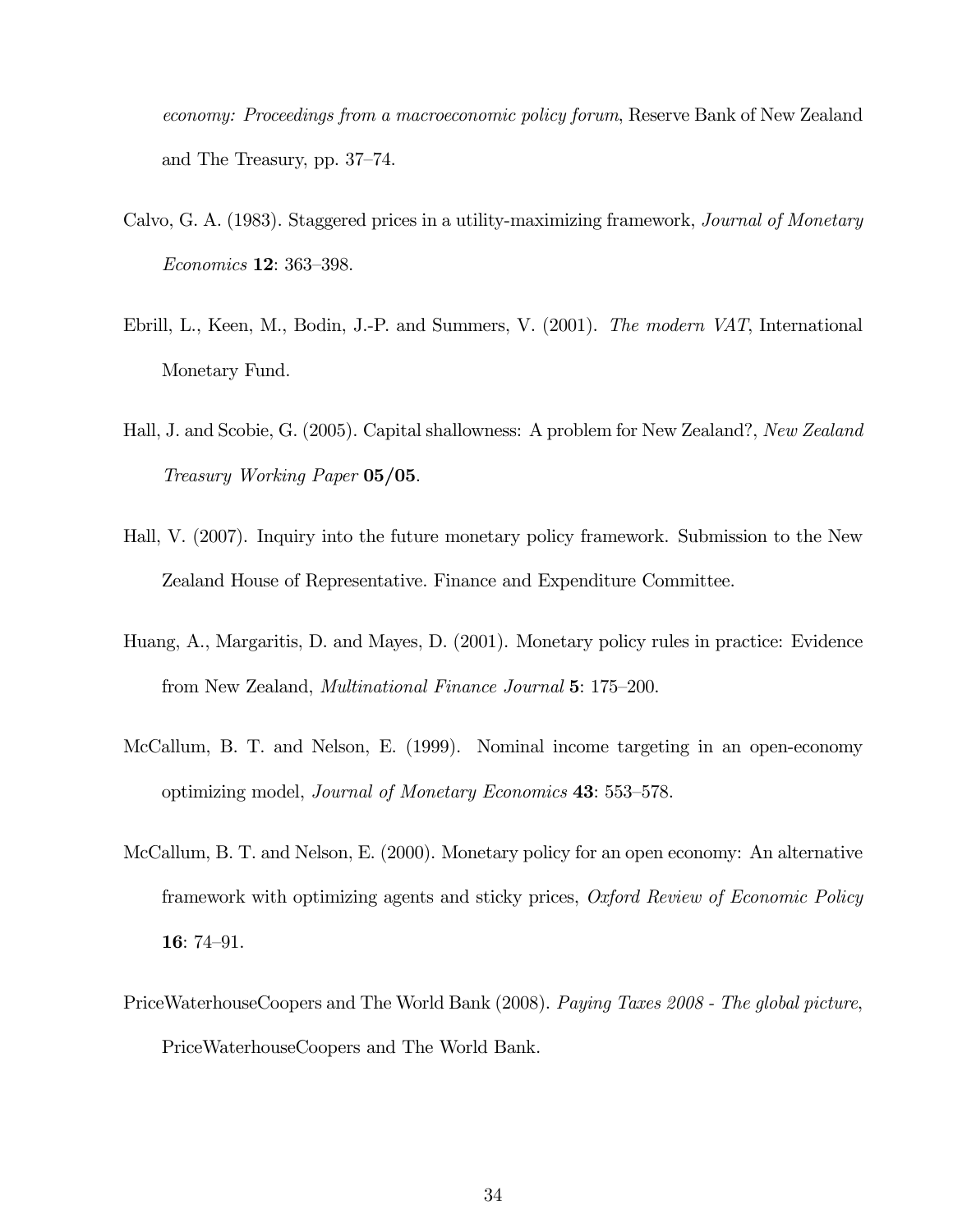- Reserve Bank of New Zealand (2007). Finance and Expenditure Select Committee inquiry into the future monetary policy framework. Submission to the New Zealand House of Representative. Finance and Expenditure Committee.
- Rotemberg, J. J. (1987). New Keynsian microfoundations, in S. Fisher (ed.), National Bureau of Economic Research Macroeconomics Annual 1987, pp. 69—104.
- Taylor, J. B. (1993). Discretion versus policy rules in practice, Carnegie-Rochester Series on Public Policy 39: 195—214.
- Uhlig, H. (1999). A toolkit for analysing nonlinear dynamic stochastic models easily, *in* R. Marimon and A. Scott (eds), Computational Methods for the Study of Dynamic Economies, Oxford University Press, pp. 30—61.

# A Steady state

A residual is calculated to ensure that the model "nearly" solves. The system of steady state equations is given by

$$
(1 - \tau)\bar{W}\bar{L} + ((1 - \delta)\bar{Q} + (1 - \tau)\bar{R})\bar{K} + (1 - \tau)\bar{\Omega}
$$

$$
+\frac{(1 + (1 - \tau)\bar{I}^*)\bar{Q}\bar{B}^*}{1 + \bar{\Pi}^*} - \bar{Q}\bar{B}^* - (1 + \bar{\tau}^{GST})\bar{C} - \bar{Q}\bar{K} + residual = 0
$$

$$
(1 - \tau)\bar{W} - \gamma\left(1 + \bar{\tau}^{GST}\right)\bar{C}\left(1 + (1 - \tau)\bar{I}\right) = 0
$$

$$
\beta\left(\frac{1 + (1 - \tau)\bar{I}}{1 + \bar{\Pi}}\right) - 1 = 0
$$

$$
\beta\left((1 - \delta)\bar{Q} + \frac{(1 - \tau)\bar{R}}{1 + (1 - \tau)\bar{I}}\right) - \bar{Q} = 0
$$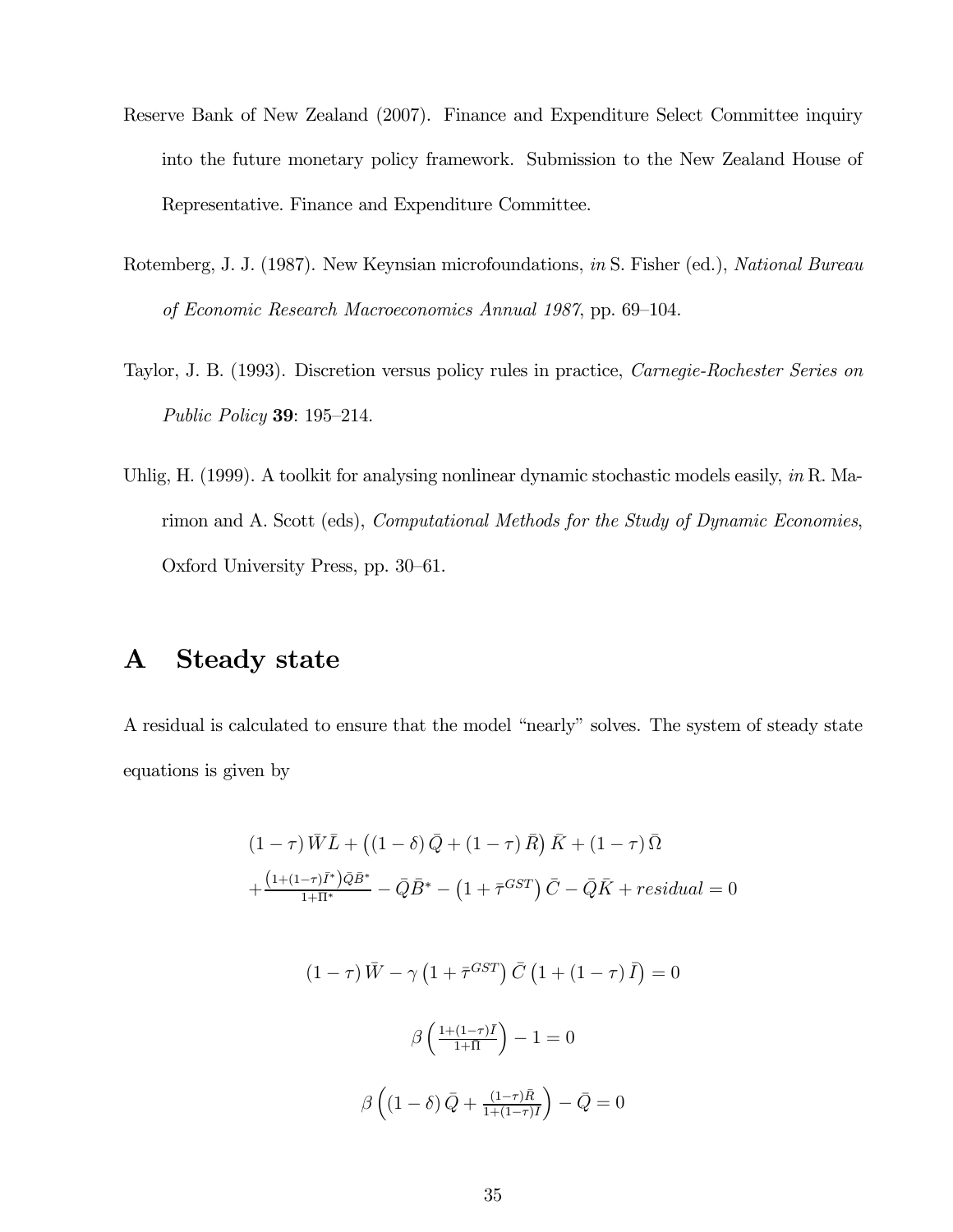$$
\bar{Y} - \bar{W}\bar{L} - \bar{R}\bar{K} - \bar{\Omega} = 0
$$
\n
$$
\bar{W} - \frac{\eta_l(\bar{Z})^{\nu}(\frac{\bar{Y}}{L})^{1-\nu}}{\frac{\theta}{\theta-1}} = 0
$$
\n
$$
\bar{R} - \frac{(1-\eta_l)(\frac{\bar{Y}}{K})^{1-\nu}}{\frac{\theta}{\theta-1}} = 0
$$
\n
$$
\bar{Y} - ((\eta_l(\bar{Z}\bar{L})^{\nu} + (1-\eta_l)\bar{K}^{\nu})^{\frac{1}{\nu}} = 0
$$
\n
$$
\frac{(1+(1-\tau_*)\bar{I}^*)\bar{Q}\bar{B}^*}{1+\bar{II}^*} + \bar{E}X - \bar{Q}\bar{B}^* - \delta\bar{Q}\bar{K} = 0
$$
\n
$$
\bar{E}X - 0.11 \cdot \bar{Y} = 0
$$
\n
$$
\bar{Q}\bar{K} - (1-\delta)\bar{Q}\bar{K} - I\bar{N} = 0
$$
\n
$$
\bar{Y} - \bar{C} - \bar{G} - \bar{E}X = 0
$$
\n
$$
\tau\bar{W}\bar{L} + \tau\bar{R}\bar{K} + \tau\bar{\Omega} + \frac{\tau\bar{I}^*\bar{Q}\bar{B}^*}{1+\bar{II}^*} + \tau^{GST}\bar{C} - \bar{G} = 0
$$
\n
$$
(1 + (1-\tau)\bar{I}^*)\bar{\Delta}S - (1 + (1-\tau)\bar{I}) = 0
$$
\n
$$
1 + \bar{\Delta}Q - \frac{(1+\bar{\Delta}S)(1+\bar{II}^*)}{1+\bar{II}} = 0
$$

# B Dynamic model

The dynamic model is described by (32), (34), (35) or (36) and the following equations

$$
\eta_l \left(\frac{\bar{z}\bar{L}}{\bar{Y}}\right)^{\nu} z_t + \eta_l \left(\frac{\bar{z}\bar{L}}{\bar{Y}}\right)^{\nu} l_t + (1 - \eta_l) \left(\frac{\bar{K}}{\bar{Y}}\right)^{\nu} k_{t-1} - y_t = 0
$$
  

$$
\bar{W}\bar{L}w_t + \bar{W}\bar{L}l_t + \bar{R}\bar{K}r_t + \bar{R}\bar{K}k_{t-1} + \bar{\Omega}\omega_t - \bar{Y}y_t = 0
$$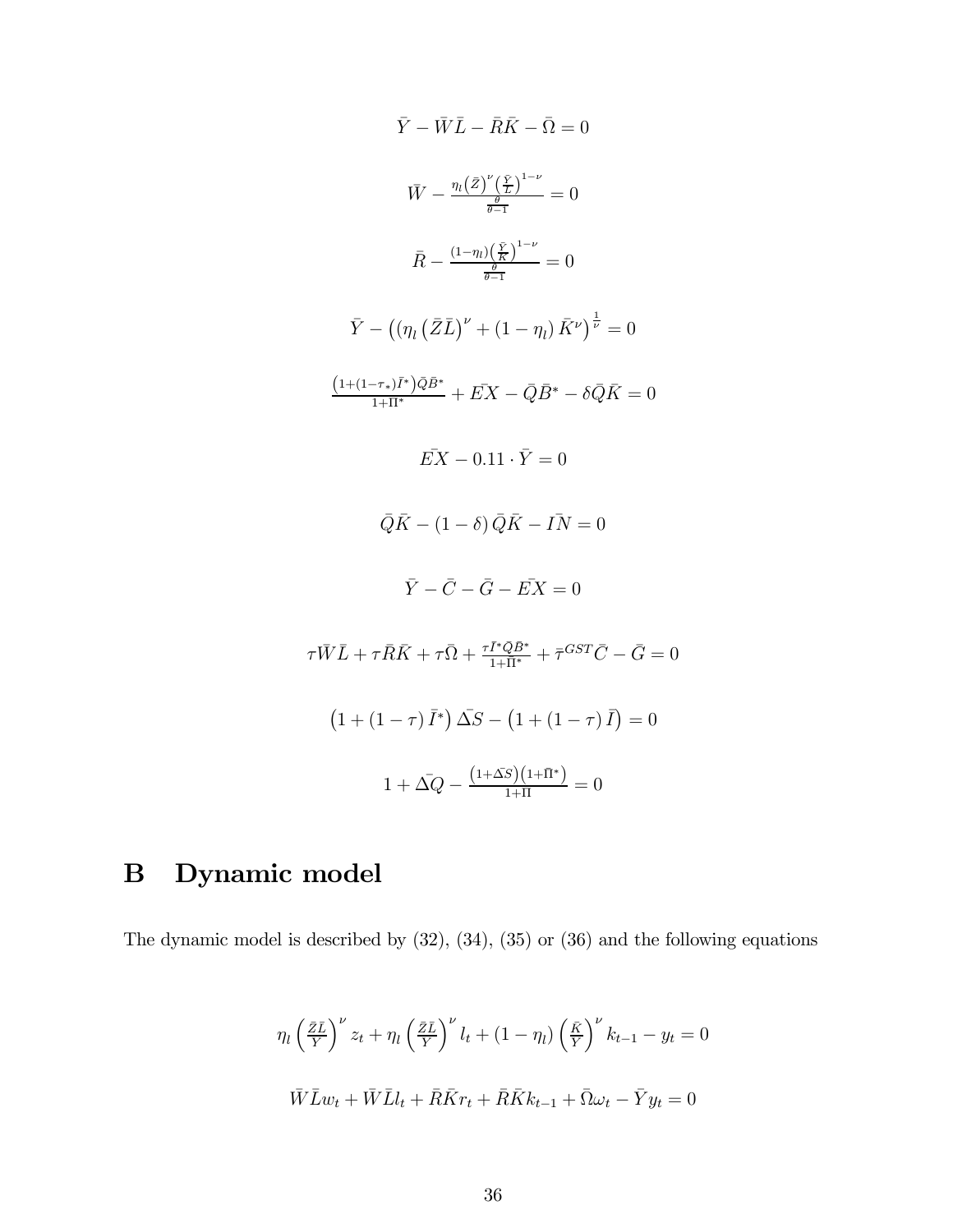$$
y_t + \frac{1}{\theta} (y_t - \bar{y}_t) - \omega_t = 0
$$
  

$$
(1 - \nu) y_t - (1 - \nu) l_t + \nu z_t + \frac{1}{\theta} (y_t - \bar{y}_t) - w_t = 0
$$
  

$$
\frac{(1 - \nu)(1 - \tau)(1 - \eta_t)(\frac{\bar{Y}}{K})^{1 - \nu}}{\frac{\theta}{\theta - 1}} y_t - \frac{(1 - \nu)(1 - \tau)(1 - \eta_t)(\frac{\bar{Y}}{K})^{1 - \nu}}{\frac{\theta}{\theta - 1}} k_{t-1} + \frac{(1 - \tau)(1 - \eta_t)(\frac{\bar{Y}}{K})^{1 - \nu}}{\frac{\theta^2}{\theta - 1}} (y_t - \bar{y}_t)
$$
  

$$
- (1 + (1 - \tau) \bar{R}) r_t + (1 - \delta) \bar{Q} q_t = 0
$$
  

$$
w_t - c_t - \frac{\bar{\tau}^{GST}}{1 + \bar{\tau}^{GST}} \check{\tau}_t^{GST} - i_t = 0
$$

or

 $w_t - c_t - i_t = 0$ 

$$
c_{t} + \frac{\bar{\tau}^{GST}}{1+\bar{\tau}^{GST}} \check{\tau}_{t}^{GST} - q_{t} + \frac{\frac{(1-\tau)\bar{R}}{1+(1-\tau)\bar{I}}}{(1-\delta)\bar{Q} + \frac{(1-\tau)\bar{R}}{1+(1-\tau)\bar{I}}} E_{t} \left[ r_{t+1} \right] + \frac{(1-\delta)\bar{Q}}{(1-\delta)\bar{Q} + \frac{(1-\tau)\bar{R}}{1+(1-\tau)\bar{I}}} E_{t} \left[ q_{t+1} \right] - \frac{\frac{(1-\tau)\bar{R}}{1+(1-\tau)\bar{I}}}{(1-\delta)\bar{Q} + \frac{(1-\tau)\bar{R}}{1+(1-\tau)\bar{I}}} E_{t} \left[ i_{t+1} \right] - E_{t} \left[ c_{t+1} \right] - \frac{\bar{\tau}^{GST}}{(1+\bar{\tau}^{GST})} E_{t} \left[ \check{\tau}_{t+1}^{GST} \right] = 0
$$

or

$$
\bar{Q}c_t - \bar{Q}q_t + \frac{\beta(1-\tau)\bar{R}}{1+(1-\tau)\bar{I}}E_t[r_{t+1}] + \beta(1-\delta)\bar{Q}E_t[q_{t+1}] - \frac{\beta(1-\tau)\bar{R}}{1+(1-\tau)\bar{I}}E_t[i_{t+1}] - \bar{Q}E_t c_{t+1} = 0
$$

$$
\overline{IN}in_t - \overline{K}k_t + (1 - \delta)\overline{K}k_{t-1} = 0
$$

$$
\tau \bar{W} \bar{L} w_t + \tau \bar{W} \bar{L} l_t + \tau \bar{R} \bar{K} r_t + \tau \bar{R} \bar{K} k_{t-1} + \tau \bar{\Omega} \omega_t + \frac{\tau \bar{I}^* \bar{Q} \bar{B}^*}{1 + \bar{\Pi}^*} b_t^* + \frac{\tau \bar{I}^* \bar{Q} \bar{B}^*}{1 + \bar{\Pi}^*} q_t
$$

$$
+ \frac{\tau \bar{I}^* \bar{Q} \bar{B}^*}{1 + \bar{\Pi}^*} i_t^* - \frac{\tau \bar{I}^* \bar{Q} \bar{B}^*}{1 + \bar{\Pi}^*} \pi_t^* + \bar{\tau}^{GST} \bar{C} c_t + \bar{\tau}^{GST} \bar{C} \tilde{\tau}_t^{GST} - \bar{G} g_t = 0
$$

or

$$
\tau \bar{W} \bar{L} w_t + \tau \bar{W} \bar{L} l_t + \tau \bar{R} \bar{K} r_t + \tau \bar{R} \bar{K} k_{t-1} + \tau \bar{\Omega} \omega_t + \frac{\tau \bar{I}^* \bar{Q} \bar{B}^*}{1 + \bar{\Pi}^*} b_t^* + \frac{\tau \bar{I}^* \bar{Q} \bar{B}^*}{1 + \bar{\Pi}^*} q_t
$$

$$
+ \frac{\tau \bar{I}^* \bar{Q} \bar{B}^*}{1 + \bar{\Pi}^*} i_t^* - \frac{\tau \bar{I}^* \bar{Q} \bar{B}^*}{1 + \bar{\Pi}^*} \pi_t^* + \bar{\tau}^{GST} \bar{C} c_t - \bar{G} g_t = 0
$$

 $ex_t - q_t - y_t^* = 0$